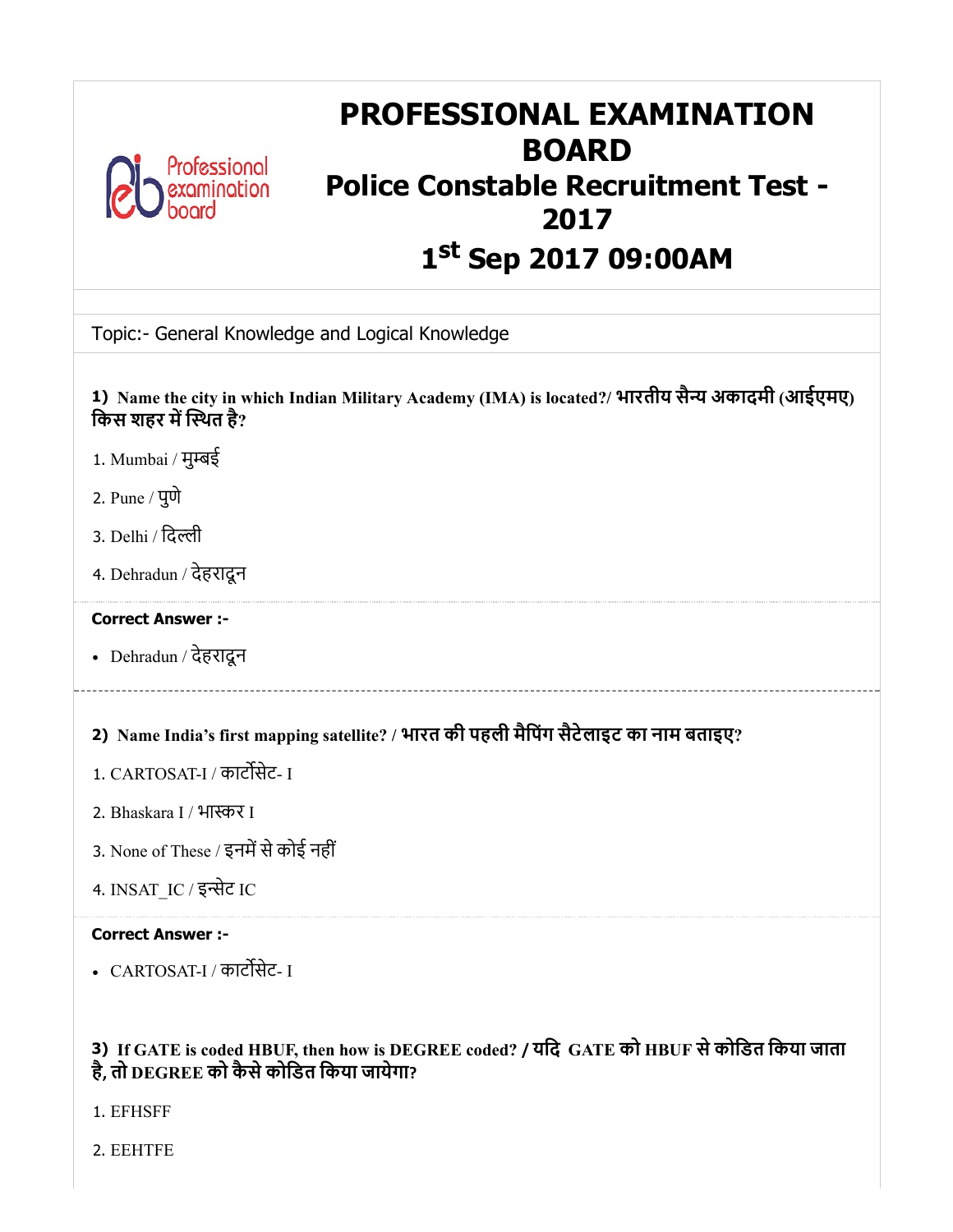- 3. EEHTFF
- 4. EFHTFE

## Correct Answer :-

EFHSFF

## 4) Which of the following Indian musicians has not received a Bharat Ratna? / निम्नलिखित भारतीय संगीतकारों में से किसे भारत रत्न प्राप्त नहीं हुआ है?

- 1. Ravi Shankar / रिव शंकर
- 2. Lata Mangeshkar / लता मंगेशकर
- 3. Bhimsen Joshi / भीमसेन जोशी
- 4. Mohammad Rafi / मोहम्मद रफी

## Correct Answer :-

• Mohammad Rafi / मोहम्मद रफी

## 5) Pachmarhi is located in / पचमढ़ी किस जिले में स्थित है?

- 1. Shahpura / शाहपुरा
- 2. Hoshangabad / होशंगाबाद
- 3. Bhojpura / भोजपुर
- 4. Anuppur / अनूपपुर

## Correct Answer :-

• Hoshangabad / होशंगाबाद

## 6) Pench Hydroelectric Project is a joint project of which two states? / पेच हाइड्रोइलेक्ट्रिक परियोजना किन दो देशों की संयुक्त परियोजना है?

- 1. Madhya Pradesh and Rajasthan / मध्य प्रदेश एवं राजस्थान
- 2. Madhya Pradesh and UP / मध्य प्रदेश एवं उत्तर प्रदेश
- 3. Madhya Pradesh and Maharashtra / मध्यपदेश एवं महाराष्ट्
- 4. Madhya Pradesh and Chhattisgarh / मध्य प्रदेश एवं छत्तीसगढ़

## Correct Answer :-

• Madhya Pradesh and Maharashtra / मध्यपदेश एवं महाराष्ट्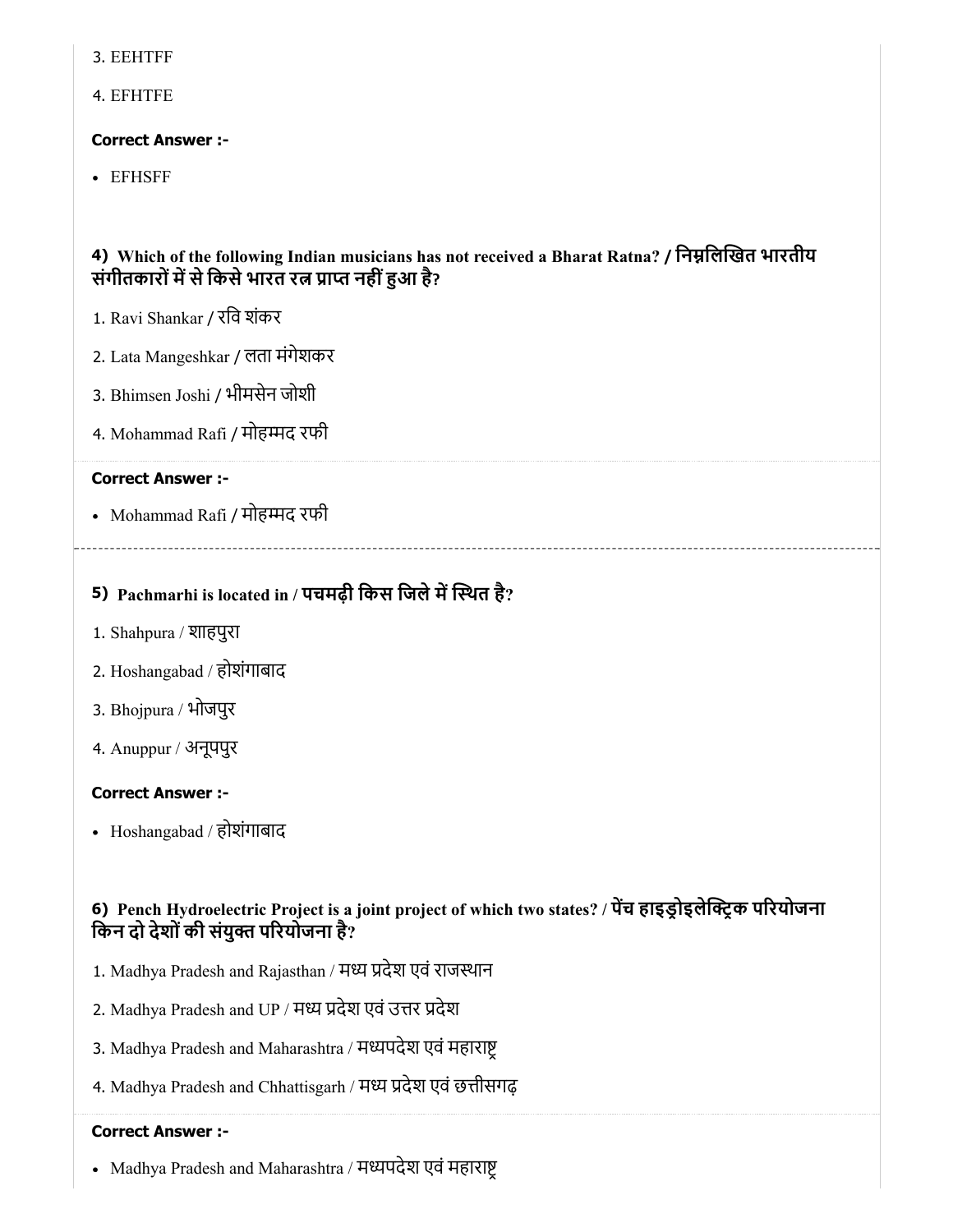| 7) Sanctuary that is located in Urmaria is Sanctuary. / उमरिया में स्थित अभयारण्य<br>अभयारण्य है।                                                                                                                      |
|------------------------------------------------------------------------------------------------------------------------------------------------------------------------------------------------------------------------|
| 1. Bandhavgarh / बांधवगढ़                                                                                                                                                                                              |
| 2. Son / सोन                                                                                                                                                                                                           |
| 3. Ghatigaon / घटीगाओं                                                                                                                                                                                                 |
| 4. Kanha / कान्हा                                                                                                                                                                                                      |
| <b>Correct Answer:-</b>                                                                                                                                                                                                |
| • Bandhavgarh / बांधवगढ़                                                                                                                                                                                               |
| 8) The Ashoka Pillar whose lion capital was adopted by the Government of India as National Emblem, is<br>situated at / अशोक स्तंभ, जिसका शेर, भारत सरकार द्वारा राष्ट्रीय प्रतीक के रूप में अपनाया गया, यहां स्थित है: |
| 1. Sarnath / सारनाथ                                                                                                                                                                                                    |
| 2. Gaya / गया                                                                                                                                                                                                          |
| 3. Puri / पुरी                                                                                                                                                                                                         |
| 4. Varanasi / वाराणसी                                                                                                                                                                                                  |
| <b>Correct Answer :-</b>                                                                                                                                                                                               |
| • Sarnath / सारनाथ                                                                                                                                                                                                     |
| 9) The 9 <sup>th</sup> President of India, born in Bhopal was / भोपाल में पैदा हुए भारत के नौवें राष्ट्रपति का नाम<br>है।                                                                                              |
| 1. Fakhruddin Ali Ahmed / फखरुद्दीन अली अहमद                                                                                                                                                                           |
| 2. Pratibha Patil / प्रतिभा पाटिल                                                                                                                                                                                      |
| 3. Shankar Dayal Sharma / शंकर दयाल शर्मा                                                                                                                                                                              |
| 4. Kailash Nath Katju / कैलाश नाथ काटजू                                                                                                                                                                                |
| <b>Correct Answer :-</b>                                                                                                                                                                                               |
| • Shankar Dayal Sharma / शंकर दयाल शर्मा                                                                                                                                                                               |
| 10) Who is the President of Hockey India? / हॉकी इंडिया का अध्यक्ष कौन है?<br>1. P R Sreejesh / पी आर श्रीजेश                                                                                                          |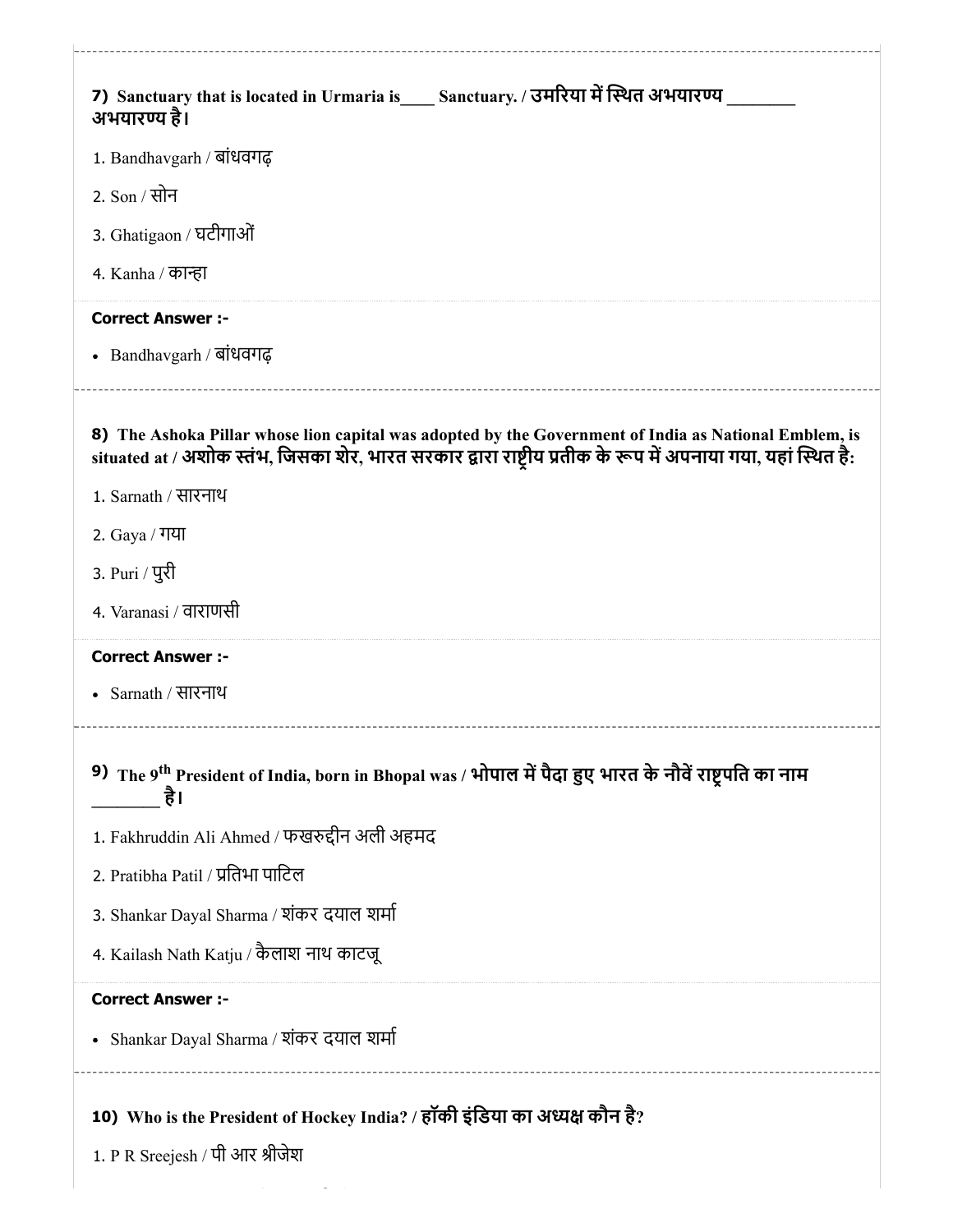11) Who among the following has not been the President of India? / निम्नलिखित में से कौन भारत के 2. Mariamma Koshy / मरियाम्मा कोशी 3. Narinder Batra / नरीन्दर बत्रा 4. Pargat Singh / परगत िसंह Correct Answer :- • Mariamma Koshy / मरियाम्मा कोशी राष्ट्रपति नहीं रहे हैं? 1. Zakir Husain / ज़ािकर सैन 2. N. Sanjeeva Reddy / एन संजीवा रेड्डी 3. V.V. Giri / वी.वी.िगरी 4. C. Rajagopalachari / सी राजगोपालाचारी Correct Answer :- C. Rajagopalachari / सी राजगोपालाचारी

## 12) Who is the Deputy Chairman of the Rajya Sabha? / राज्य सभा का उपाध्यक्ष कौन है?

- 1. Sumitra Mahajan / सुमित्रा महाजन
- 2. Hamid Ansari / हािमद अंसारी
- 3. P J Kurien / पी जेकुरयन
- 4. Arun Jaitley / अण जेटली

#### Correct Answer :-

• P J Kurien / पी जे कुरियन

## 13) National Emergency can be declared by / राष्ट्रीय आपातकाल की घोषणा किसके द्वारा की जा सकती है?

- 1. Parliament / संसद
- 2. Law minister / कानून मंत्री
- 3. The President / राष्ट्रपति
- 4. Prime Minister / प्रधान मंत्री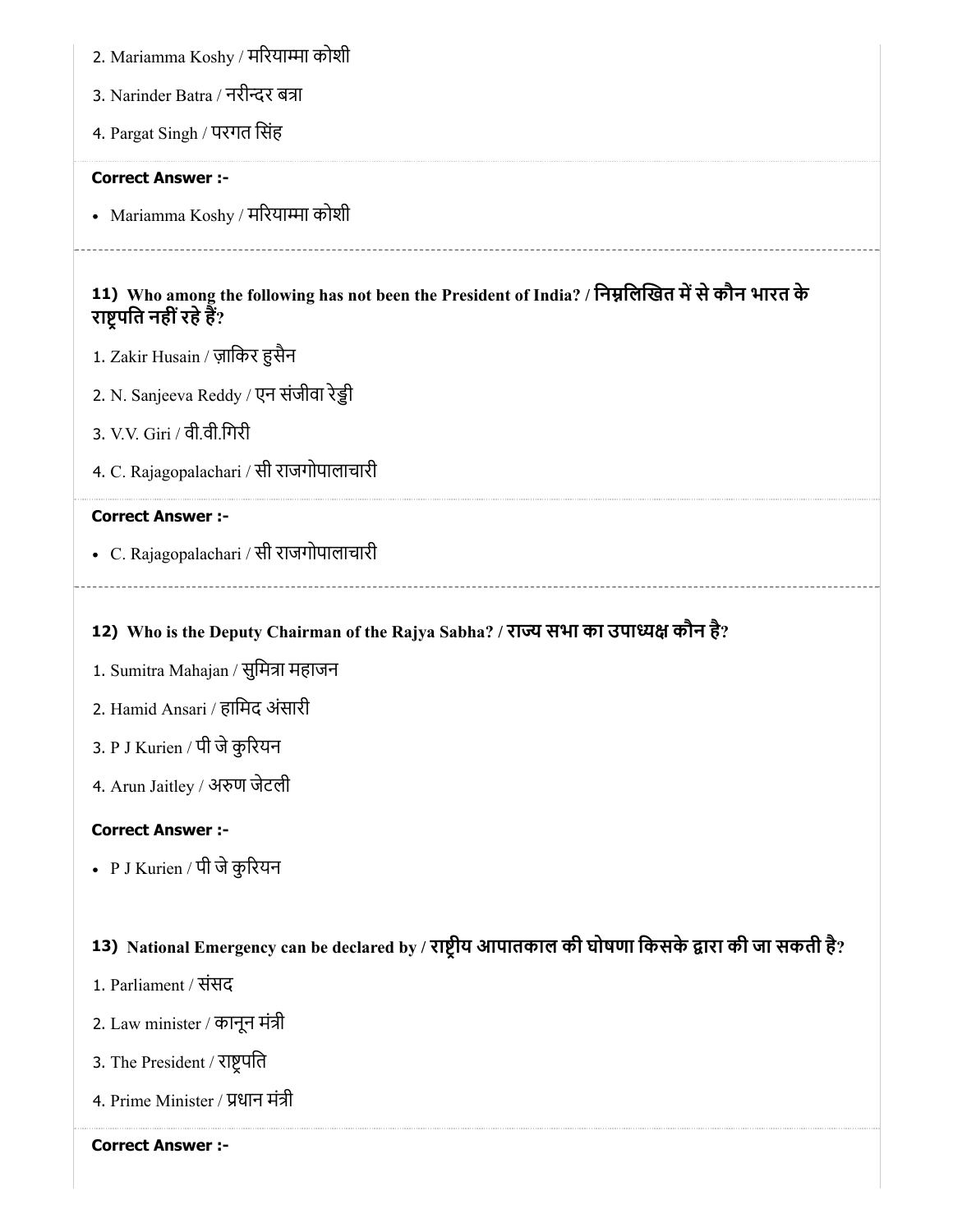14) Madhav national park in Shivpuri was established in the year / शिवपुरी में माधव राष्ट्रीय पार्क को इस वर्ष में स्थापित किया गया था:

- 1. 1978
- 2. 1958
- 3. 2008
- 4. 1998

## Correct Answer :-

 $-1958$ 

15) The longest road tunnel in India is / भारत में सबसे लंबी सड़क सुरंग \_\_\_\_\_\_\_ है।

- 1. Jawahar tunnel / जवाहर सुरंग
- 2. Chenani-Nashri tunnel / चेनानी-नैशरी सुरंग
- 3. Bhatan tunnel / भटन सुरंग
- 4. Natuwadi tunnel / नाटूवाड़ी सुरंग

## Correct Answer :-

Chenani-Nashri tunnel / चेनानी-नैशरी सुरंग

16) Two dice are thrown simultaneously. The probability of getting more than 10 is / दो पासे एक साथ फेंके गए। 10 से अधिक नंबर आने की संभावना निम्न के बराबर है:

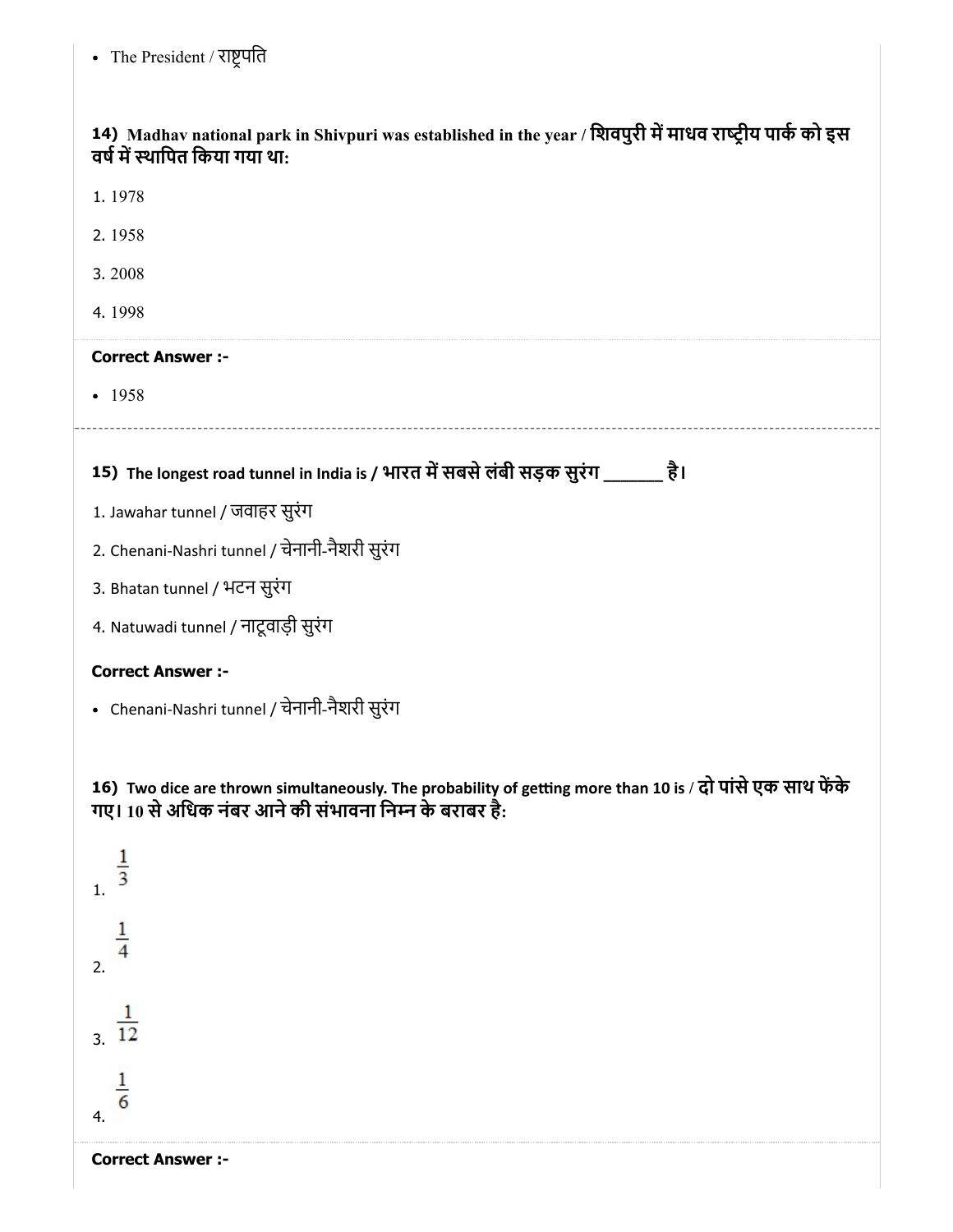4. 33

## Correct Answer :-

• 65

## 18) Which of the following is the first payments bank to start operations in India? / निम्नलिखित में से कौन प्रथम भुगतान बैंक है जो भारत में परिचालन आरम्भ करेगा?

- 1. Paytm / पेटीएम
- 2. Ujjivan Finance / उजीवान फाइनस
- 3. State Bank of India / भारतीय स्टेट बैंक
- 4. Airtel Payments Bank / एयरटेल पेमेंट्स बैंक

## Correct Answer :-

• Airtel Payments Bank / एयरटेल पेमेंट्स बैंक

## 19) ICC Cricketer of the Year – 2016 was / वष- 2016 केआईसीसी िकेटर थे

- 1. R Ashwin / आर अिन
- 2. M S Dhoni / एम एस धोनी
- 3. Virat Kohli / िवराट कोहली
- 4. Cheteshwar Pujara / चेतेश्वर पुजारा

## Correct Answer :-

• R Ashwin / आर अश्विन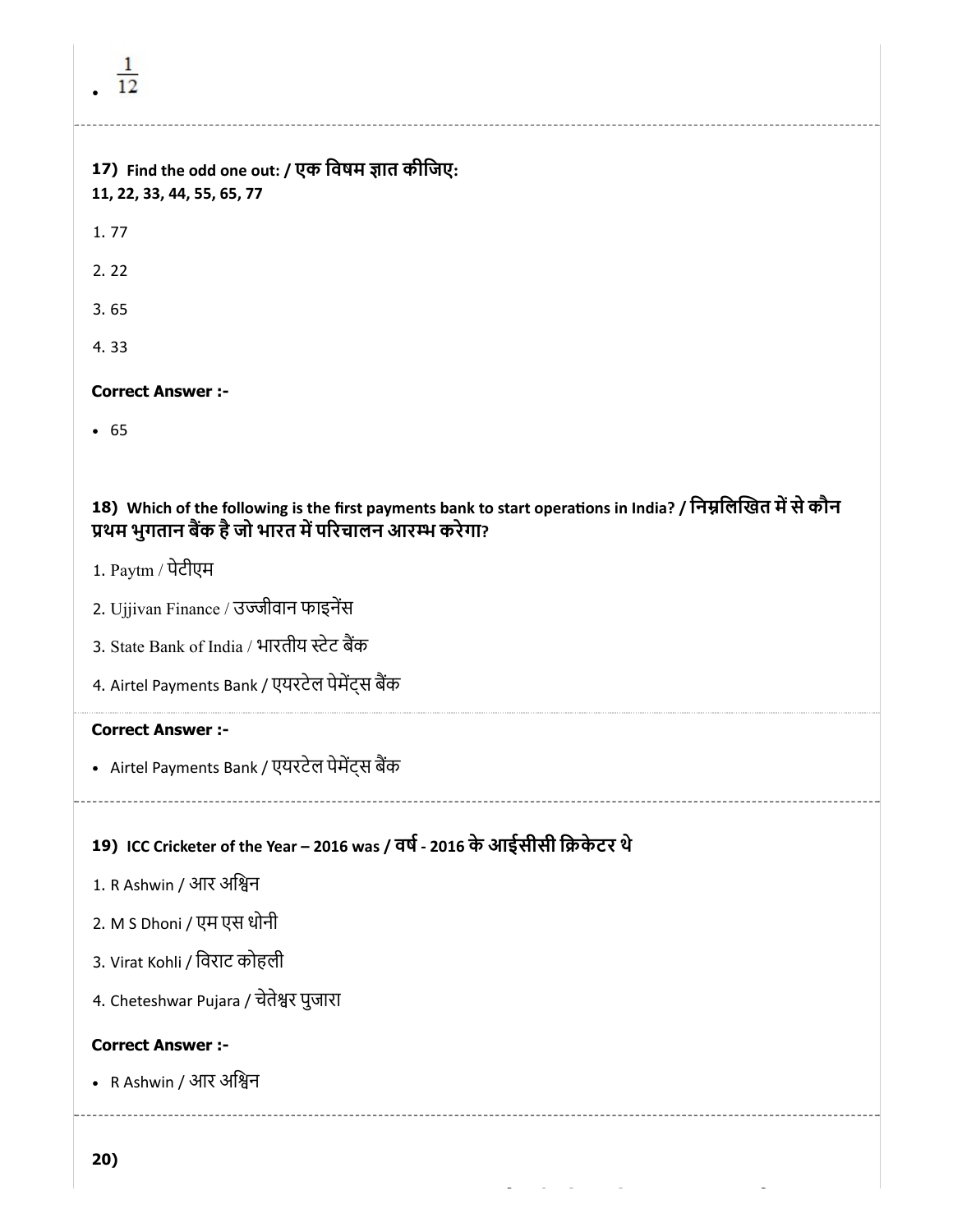| National Science Day is observed in India on_____ / भारत में राष्ट्रीय विज्ञान दिवस ___<br>को मनाया जाता<br>है।                 |
|---------------------------------------------------------------------------------------------------------------------------------|
| 1. January 30 / 30 जनवरी                                                                                                        |
| 2. February 28 / 28 फरवरी                                                                                                       |
| 3. December 25 / 25 दिसम्बर                                                                                                     |
| 4. December 1 / 1 दिसम्बर                                                                                                       |
| <b>Correct Answer :-</b>                                                                                                        |
| • February 28 / 28 फरवरी                                                                                                        |
| 21) First Kuldip Nayar Journalism Award was conferred on_______ / प्रथम कुलदीप नायर पत्रकारिता पुरस्कार<br>को प्रदत्त किया गया। |
| 1. Mrinal Pande / मृणाल पांडे                                                                                                   |
| 2. Raghu Rai / रघु राय                                                                                                          |
| 3. Ravish Kumar / रविश कुमार                                                                                                    |
| 4. Prabhash Joshi / प्रभाष जोशी                                                                                                 |
| <b>Correct Answer :-</b>                                                                                                        |
| • Ravish Kumar / रविश कुमार                                                                                                     |
| 22) Who was the first vice-president of India? / भारत के प्रथम उप-राष्ट्रपति कौन थे?                                            |
| 1. S Radhakrishnan / एस राधाकृष्णन                                                                                              |
| 2. Zakir Hussain / ज़ाकिर हुसैन                                                                                                 |
| 3. V V Giri / वी वी गिरी                                                                                                        |
| 4. B D Jatti / बी डी जट्टी                                                                                                      |
| <b>Correct Answer :-</b>                                                                                                        |
| • S Radhakrishnan / एस राधाकृष्णन                                                                                               |
| _____ was honoured with the Jnanapith Award – 2016 / ______ को ज्ञानपीठ पुरस्कार - 2016 से<br>23)<br>सम्मानित किया गया था।      |
| 1. Girish Karnad / गिरीश कर्नाड                                                                                                 |
| 2. Bishnu Dey / बिष्णु डे                                                                                                       |
|                                                                                                                                 |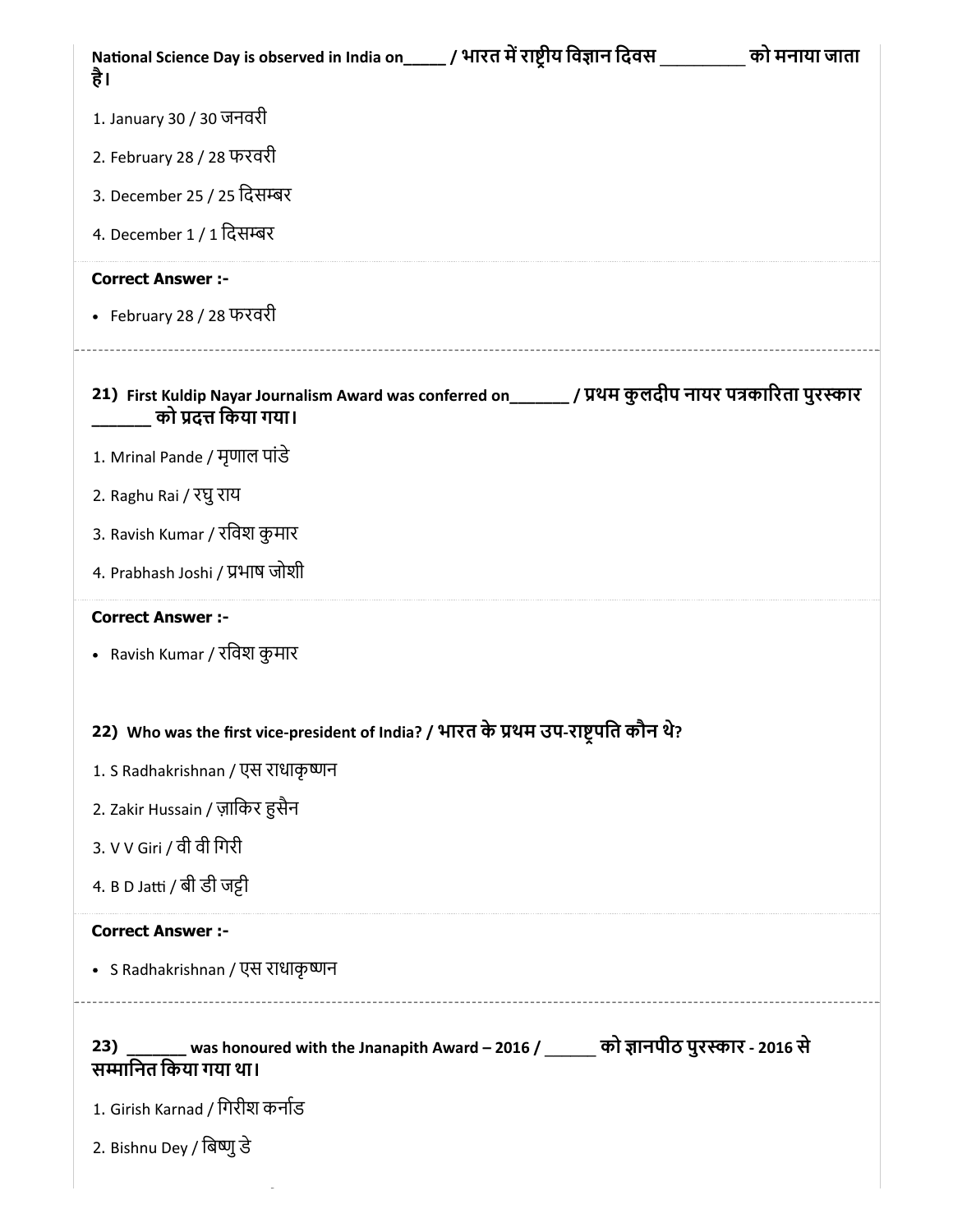| 3. Shankha Ghosh / शंख घोष                                                                        |
|---------------------------------------------------------------------------------------------------|
| 4. Namwar Singh / नामवर सिंह                                                                      |
| <b>Correct Answer :-</b>                                                                          |
| • Shankha Ghosh / शंख घोष                                                                         |
|                                                                                                   |
| 24) Complete the series choosing the missing number: / लुप्त संख्या चुनकर श्रृंखला को पूरा कीजिए: |
| $2, 4, 6, 8, \underline{\hspace{1cm}}$                                                            |
| 1.10                                                                                              |
| 2.11                                                                                              |
| 3.9                                                                                               |
| 4.12                                                                                              |
| <b>Correct Answer :-</b>                                                                          |
| $\bullet$ 10                                                                                      |
|                                                                                                   |
| 25) Complete the series choosing the missing number: / लुप्त संख्या चुनकर श्रृंखला को पूरा कीजिए: |
|                                                                                                   |
| $3, 6, 9, \underline{\hspace{1cm}} 15$                                                            |
| 1.10                                                                                              |
| 2.11                                                                                              |
| 3.12                                                                                              |
| 4.13                                                                                              |
| <b>Correct Answer :-</b>                                                                          |
| $\bullet$ 12                                                                                      |
|                                                                                                   |
| 26) Complete the series choosing the missing number: / लुप्त संख्या चुनकर श्रृंखला को पूरा कीजिए: |
| $3, 9, 27, \_\_\_\_$ , 243                                                                        |
| 1.72                                                                                              |
| 2.81                                                                                              |
| 3.90<br>4.75                                                                                      |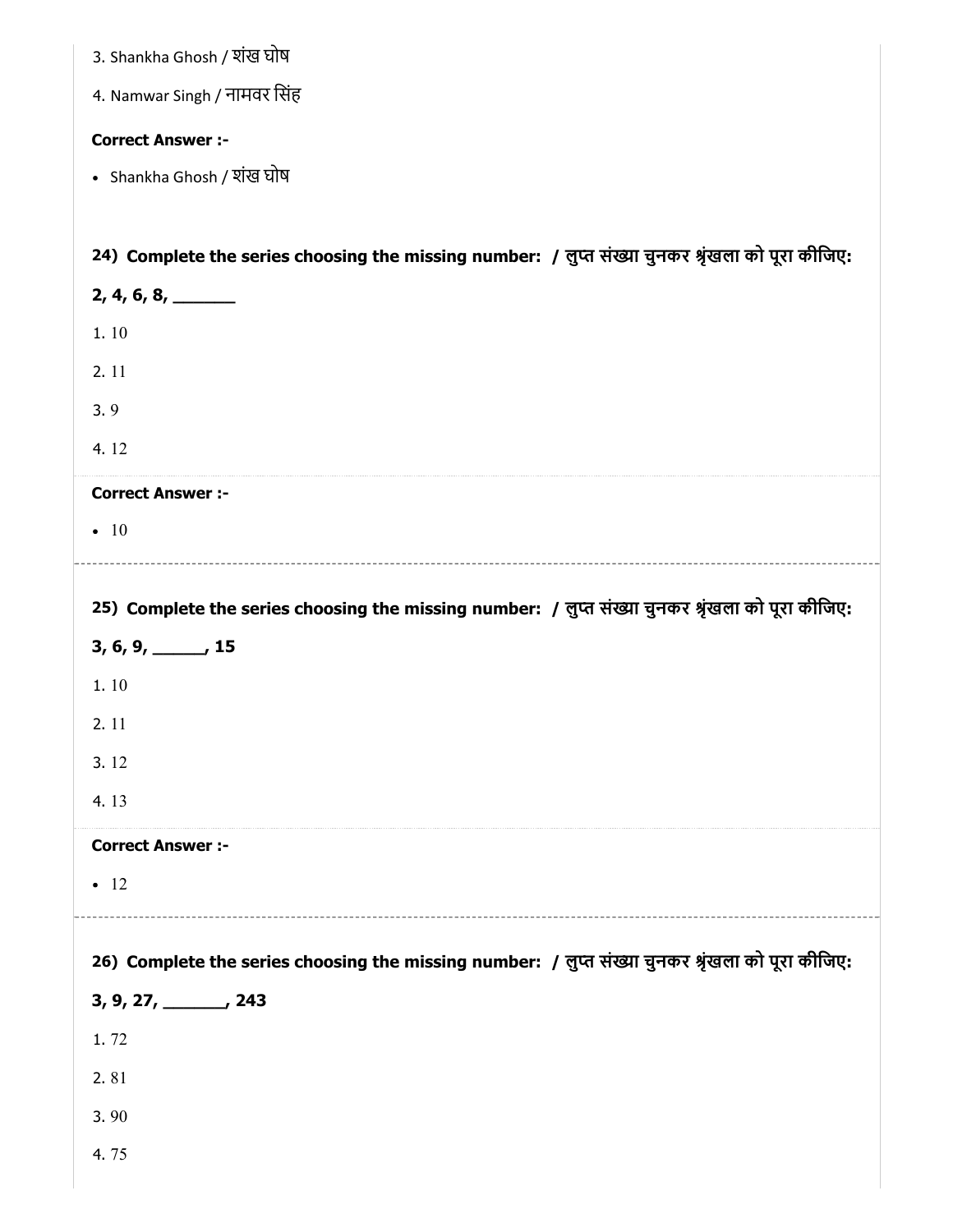| <b>Correct Answer:-</b>                                                                                 |
|---------------------------------------------------------------------------------------------------------|
| $\bullet$ 81                                                                                            |
|                                                                                                         |
| 27) Select the option that is true about the Statements and Conclusions given:                          |
| <b>Statements:</b>                                                                                      |
| All bulls are cows<br>Some bulls are not tailors                                                        |
|                                                                                                         |
| <b>Conclusions:</b><br>I. All tailors are cows                                                          |
| II. All cows are tailors                                                                                |
|                                                                                                         |
| / उस विकल्प का चयन कीजिए जोकि दिए गए कथनों और निष्कर्षों के बारे में सही है:<br>कथन:                    |
| सभी बल्ब गाय हैं                                                                                        |
| कुछ बल्ब दर्जी नहीं हैं                                                                                 |
| निष्कर्ष:<br>I. सभी दर्जी गाय हैं                                                                       |
| II. सभी गायें दर्जी हैं                                                                                 |
| 1. only conclusion II follows / केवल निष्कर्ष II अनुसरण करता है                                         |
| 2. only conclusion I follows / केवल निष्कर्ष । अनुसरण करता है                                           |
| 3. neither conclusion I nor conclusion II follows / न ही निष्कर्ष । और न ही निष्कर्ष II अनुसरण करते हैं |
| 4. both conclusion I and II follows / निष्कर्ष । और II दोनों अनुसरण करते हैं                            |
| <b>Correct Answer:-</b>                                                                                 |
| • neither conclusion I nor conclusion II follows / न ही निष्कर्ष । और न ही निष्कर्ष II अनुसरण करते हैं  |
| 28) Select the option that is true about the Statements and Conclusions given:                          |
|                                                                                                         |
| <b>Statements:</b><br>All hotels are restaurants<br>All restaurants are parks                           |
| <b>Conclusions:</b>                                                                                     |
| I. No parks are hotels<br>II. All hotels are parks                                                      |
|                                                                                                         |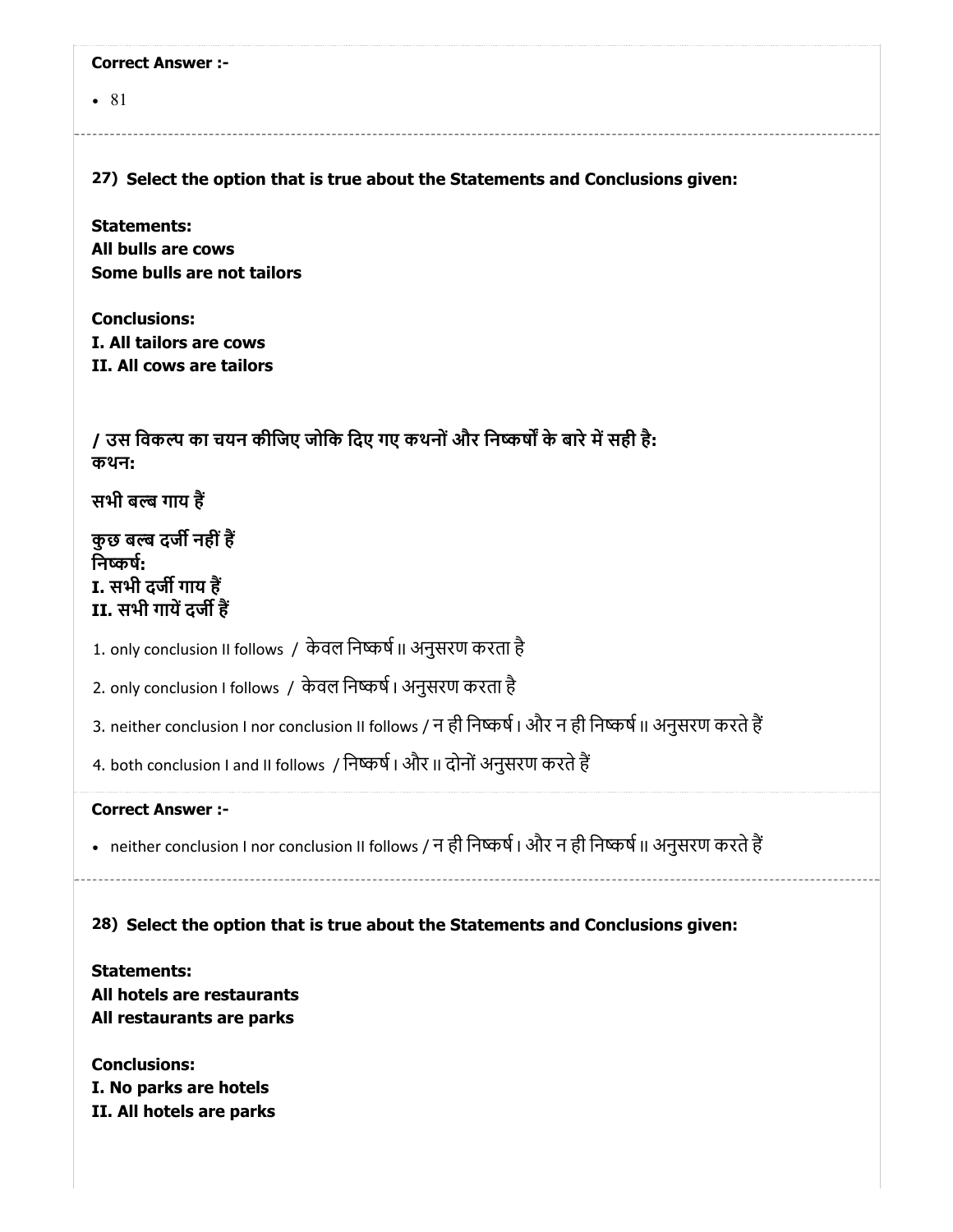| / उस विकल्प का चयन कीजिए जोकि दिए गए कथनों और निष्कर्षों के बारे में सही है:<br>कथन:                                            |
|---------------------------------------------------------------------------------------------------------------------------------|
| सभी होटल रेस्टोरेंट हैं                                                                                                         |
| सभी रेस्टोरेंट पार्क हैं                                                                                                        |
| निष्कर्ष:<br>I. कोई पार्क होटल नहीं है<br>II. सभी होटल पार्क हैं                                                                |
| 1. only conclusion II follows / केवल निष्कर्ष II अनुसरण करता है                                                                 |
| 2. only conclusion I follows / केवल निष्कर्ष । अनुसरण करता है                                                                   |
| 3. neither conclusion I nor conclusion II follows / न ही निष्कर्ष । और न ही निष्कर्ष II अनुसरण करते हैं                         |
| 4. both conclusion I and II follows / निष्कर्ष । और II दोनों अनुसरण करते हैं                                                    |
| <b>Correct Answer :-</b>                                                                                                        |
| • only conclusion II follows / केवल निष्कर्ष II अनुसरण करता है                                                                  |
| 29) Select the option that is true about the Statements and Conclusions given:                                                  |
| <b>Statements:</b>                                                                                                              |
| Some packets are not kids<br>All packets are flies                                                                              |
| <b>Conclusions:</b><br>I. Some flies are not kids<br>II. All flies are packets                                                  |
| / उस विकल्प का चयन कीजिए जोकि दिए गए कथनों और निष्कर्षों के बारे में सही है:<br>कथन:                                            |
| कुछ पैकेट बच्चे नहीं हैं<br>सभी पैकेट मक्खियां हैं<br>निष्कर्ष:<br>I. कुछ मक्खियां बच्चे नहीं हैं<br>II. सभी मक्खियां पैकेट हैं |
| 1. only conclusion II follows / केवल निष्कर्ष II अनुसरण करता है                                                                 |
| 2. only conclusion I follows / केवल निष्कर्ष । अनुसरण करता है                                                                   |
| 3. neither conclusion I nor conclusion II follows / न ही निष्कर्ष । और न ही निष्कर्ष II अनुसरण करते हैं                         |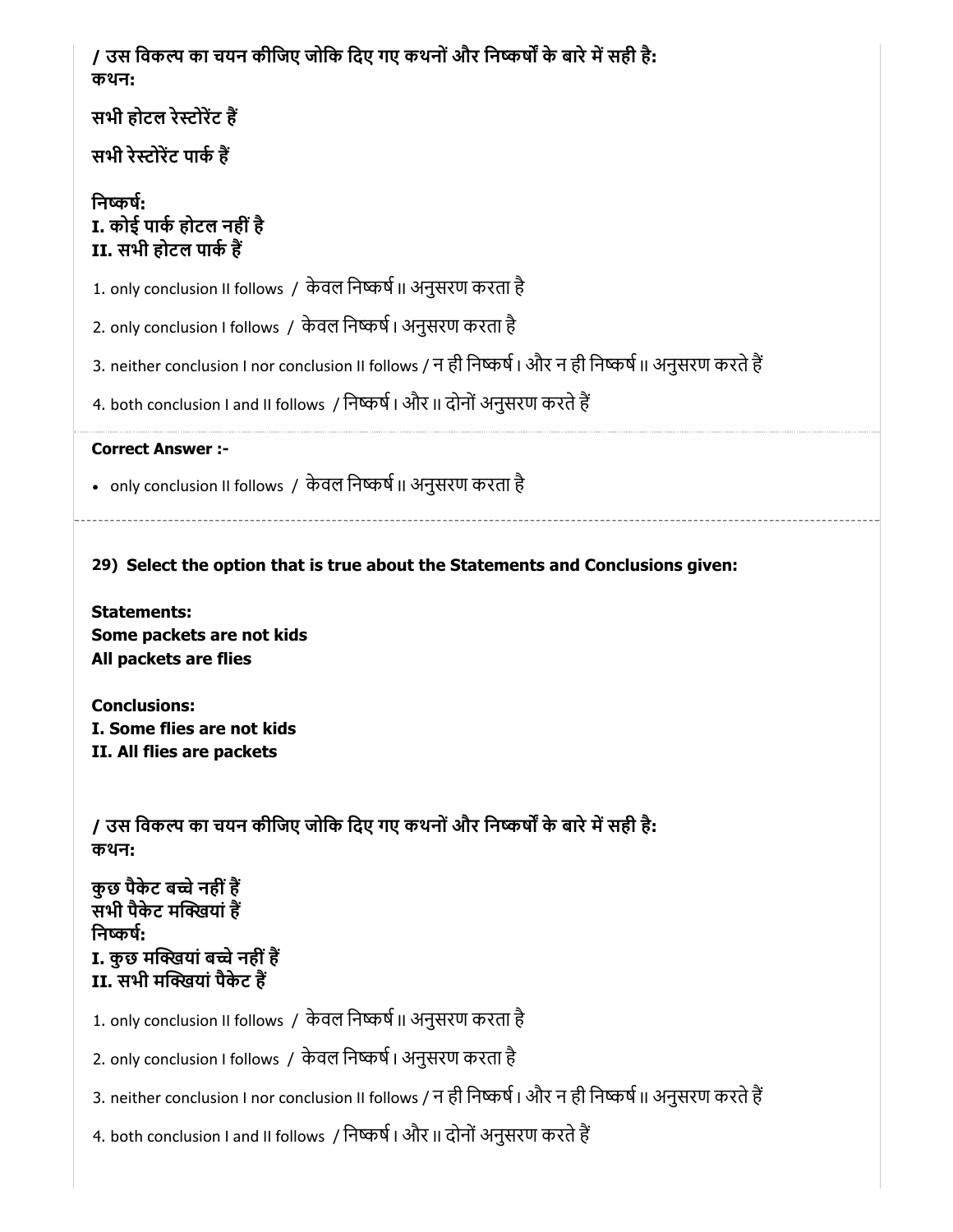|                                                        | • only conclusion I follows / केवल निष्कर्ष । अनुसरण करता है                                            |
|--------------------------------------------------------|---------------------------------------------------------------------------------------------------------|
|                                                        | 30) Select the option that is true about the Statements and Conclusions given:                          |
| <b>Statements:</b>                                     |                                                                                                         |
| Some books are magazines<br>All magazines are articles |                                                                                                         |
| <b>Conclusions:</b><br>I. Some books are articles      |                                                                                                         |
| II. All books are articles                             |                                                                                                         |
|                                                        | / उस विकल्प का चयन कीजिए जो कि दिए गए कथनों और निष्कर्षों के बारे में सही है:                           |
| कथन:                                                   |                                                                                                         |
| कुछ पुस्तकें पत्रिकाएं हैं                             |                                                                                                         |
| सभी पत्रिकाएं लेख हैं                                  |                                                                                                         |
| निष्कर्ष:                                              |                                                                                                         |
| ।. कुछ पुस्तकें लेख हैं                                |                                                                                                         |
| ॥. सभी पुस्तकें लेख हैं                                |                                                                                                         |
|                                                        | 1. only conclusion II follows / केवल निष्कर्ष II अनुसरण करता है                                         |
|                                                        | 2. only conclusion I follows / केवल निष्कर्ष । अनुसरण करता है                                           |
|                                                        | 3. neither conclusion I nor conclusion II follows / न ही निष्कर्ष । और न ही निष्कर्ष II अनुसरण करते हैं |
|                                                        | 4. both conclusion I and II follows / निष्कर्ष   और II दोनों अनुसरण करते हैं                            |
| <b>Correct Answer :-</b>                               |                                                                                                         |
|                                                        | • only conclusion I follows / केवल निष्कर्ष । अनुसरण करता है                                            |

T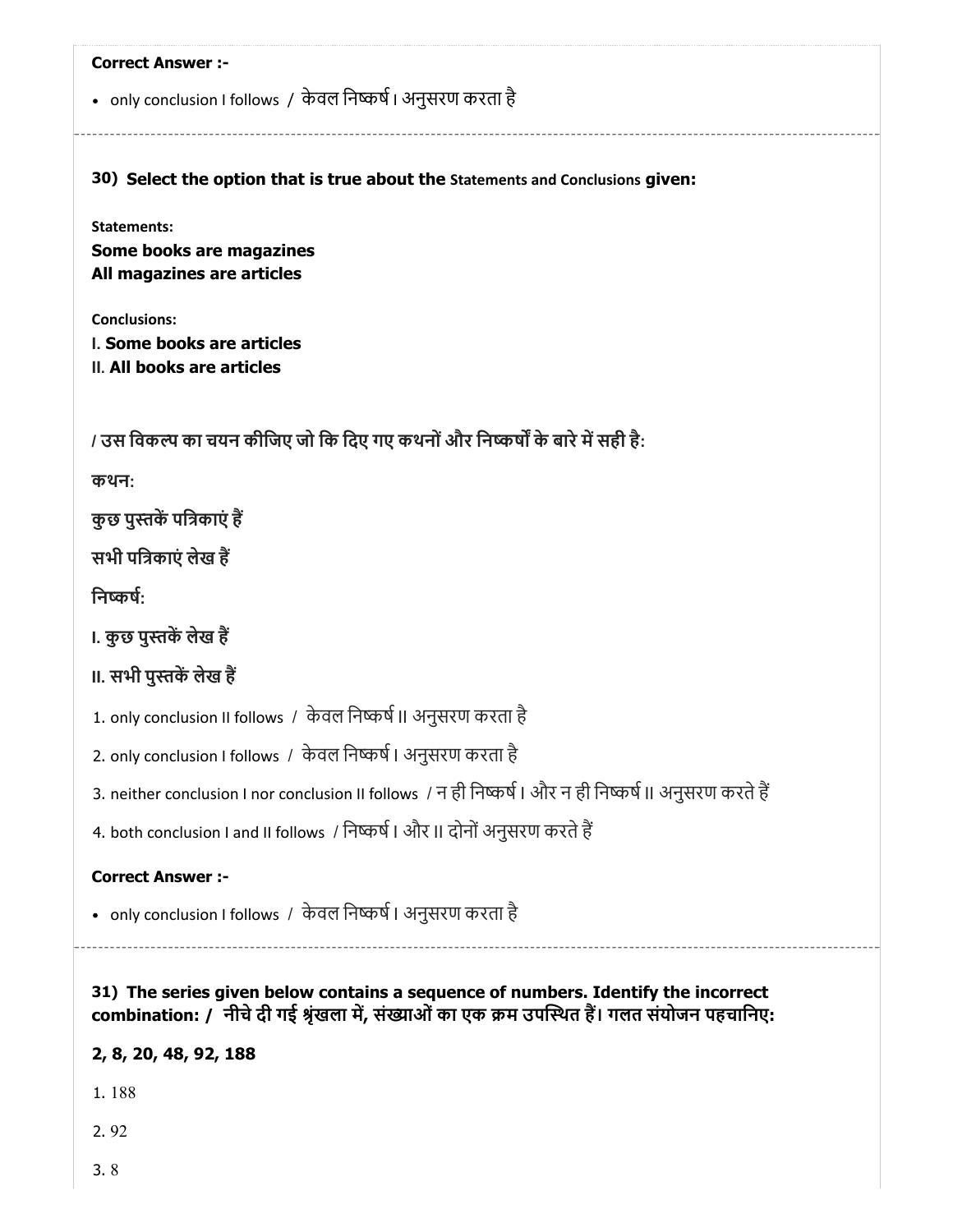| ×<br>۰. |
|---------|
|         |

#### Correct Answer :-

 $-48$ 

32) The series given below contains a sequence of numbers. Identify the incorrect combination: / नीचे दी गई श्रृंखला में, संख्याओं का एक क्रम उपस्थित हैं। गलत संयोजन पहचानिए:

#### 121, 169, 224, 289, 361

1. 224

2. 361

3. 169

4. 289

#### Correct Answer :-

• 224

## 33) If *INSERT* is coded *JQXLAE*, then how is *WINDOW* coded? / यदि *INSERT को JQXLAE* से कोडित किया जाता है, तो WINDOW को कैसे कोडित किया जायेगा?

1. XLTKYH

2. XLSKXH

3. XLSKYH

4. XMSKYG

Correct Answer :-

XLSKXH

## 34) If *HAND* is coded *ICQH,* then how is *ZIPPER* coded*? |* यदि *HAND* को *ICQH* से कोडित किया जाता है, तो *ZIPPER* को कैसे कोडित किया जायेगा?

1. AJSTFS

2. AJQQJX

3. AJQQFS

4. AKSTJX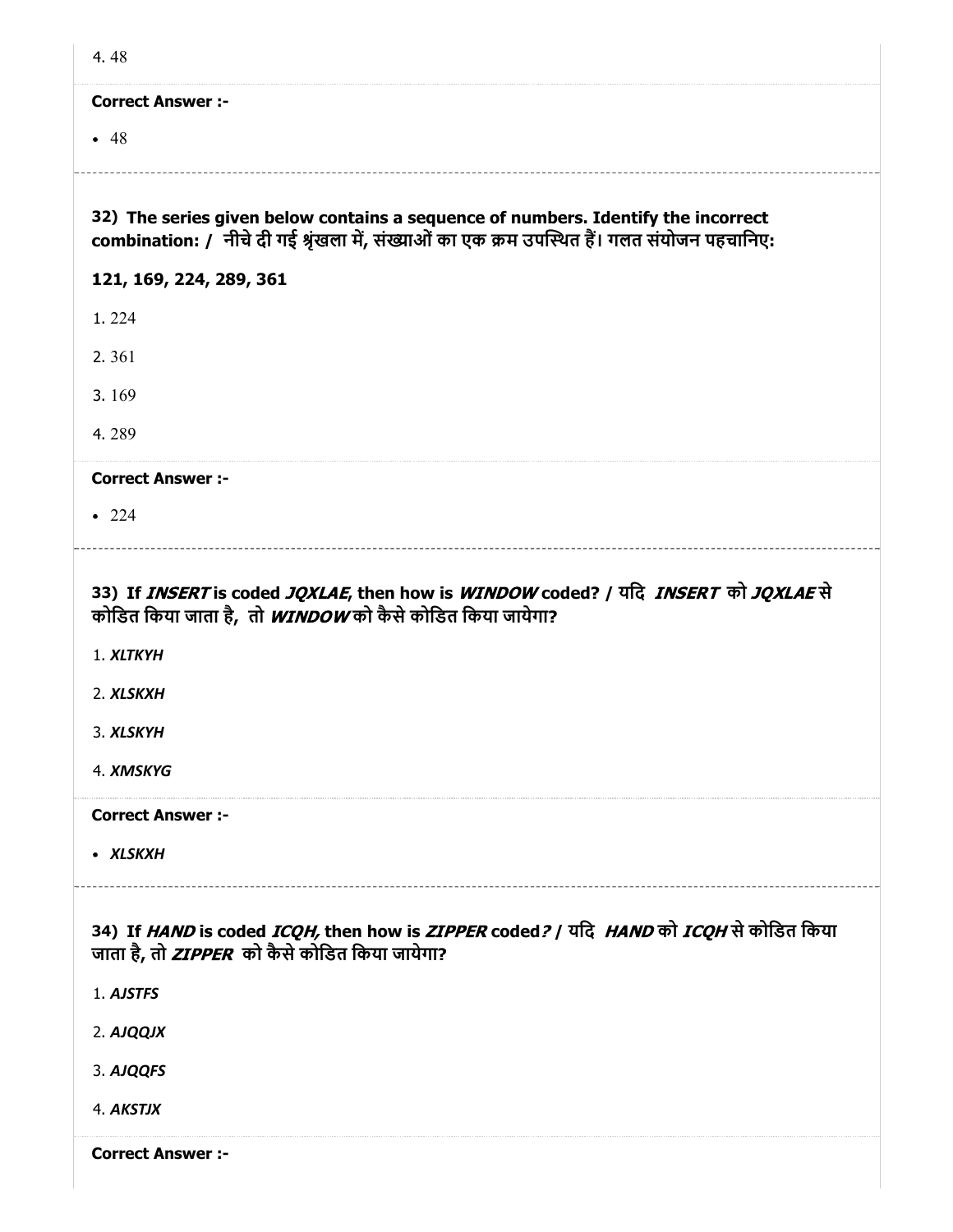35) Complete the series choosing the missing letter/s: / लुप्त अक्षर/अक्षरों को चुनकर श्रृखला को पूरा कीजिए

a \_\_ bbc \_\_ aab \_\_ cca \_\_ bbcc 1. b, a, c, b 2. a, c, b, a

3. c, a, b, a

4. a, b, b, a

#### Correct Answer :-

a, c, b, a

36) In a certain code language, *accept my offer* means *septa fok cofon, pay my bill* means doka fok toda, pay by cash means zoda toda foda. Which is the word for bill in that code language? / एक ख़ास कोड भाषा में, accept my offer का अर्थ septa fok cofon; pay my bill का अर्थ doka fok toda तथा pay by cash का अर्थ *zoda toda foda* होता है। इस कोड भाषा में bill के लिए किस शब्द का इस्तेमाल किया गया है?

1. doka

2. foda

3. fok

4. septa

Correct Answer :-

doka

37) In a certain code language, *dada nana papa* means *sell and buy, nana nina nona* means buy good shirt, and sida dada noda means play and enjoy. Which is the word for papa in that code language? / एक ख़ास कोड भाषा में, *dada nana papa का अर्थ sell and buy; nana nina nona* का अर्थ buy good shirt तथा sida dada noda का अर्थ play and enjoy होता है। इस कोड भाषा में papa के लिए किस शब्द का इस्तेमाल किया गया है?

1. buy

2. sell

3. and

4. shirt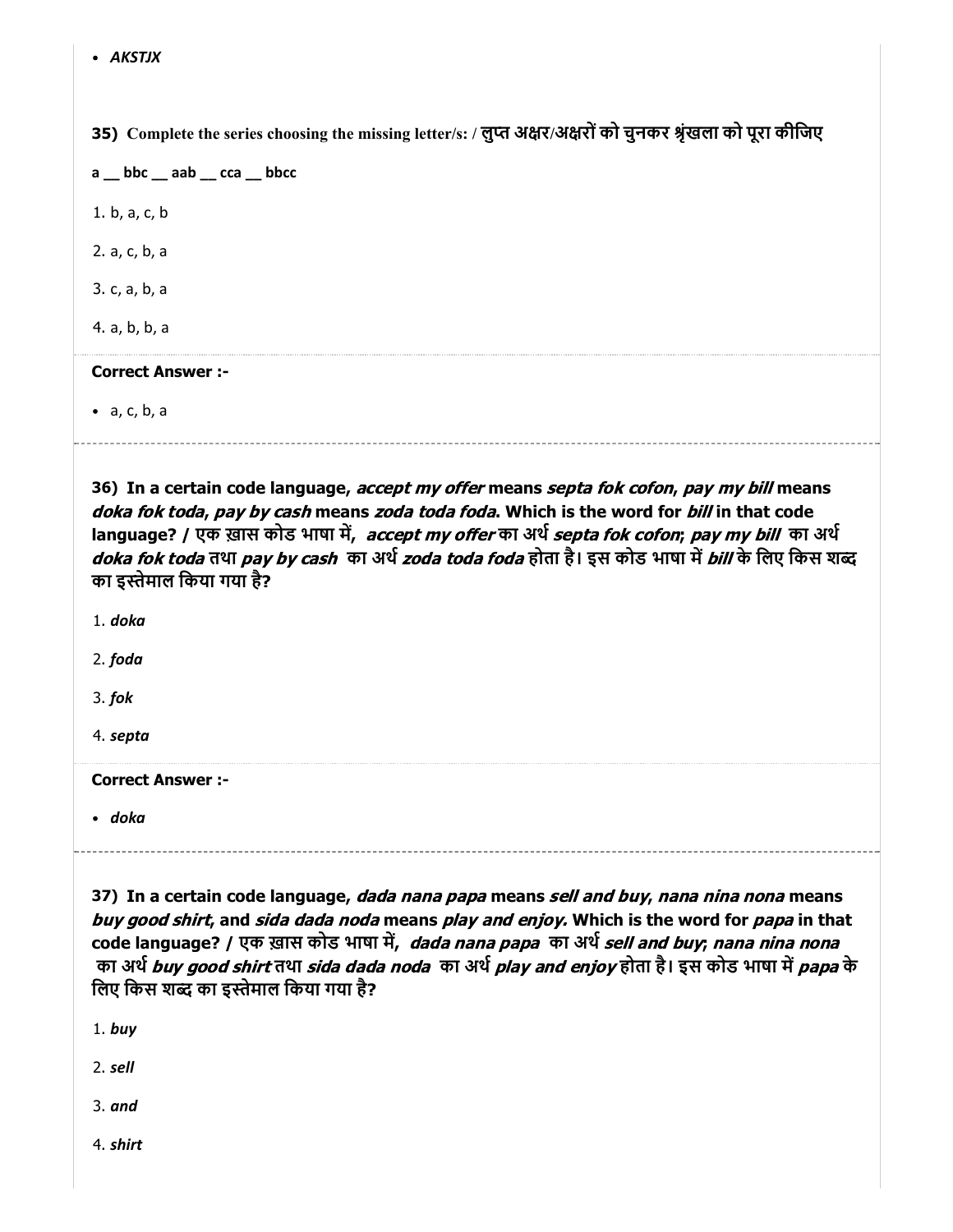#### Correct Answer :-

• sell

38) In the following question, some group of letters is given, all of which, except one, share a common similarity while one is different. Choose the odd one out:

/ निम्न प्रश्न में अक्षरों के कुछ समूह दिए गए हैं, जिनमें से एक को छोड़कर, शेष सभी एक समानता प्रदर्शित करते हैं जबकि एक उनसे भिन्न है।

एक विषम ज्ञात कीजिए:

1. NML

2. XWV

3. OPQ

4. HGF

#### Correct Answer :-

OPQ

39) Leena and Meena are standing at a point with their backs together. Meena walks 6m straight ahead and turns left and walks another 8m. Leena walks 4m forward eastwards. Then she takes a turn towards left and walks 1m, turns left again and walks 4m and then 1m towards left again.

How far is Leena from Meena and in which direction?

/

लीना और मीना एक स्थान पर अपनी पीठ जोड़कर खड़ी हैं। मीना 6 मी. सीधे चलती है और बाएं मुड़ कर फिर 8 मी. चलती है। लीना 4 मी. सीधेपूरब की ओर चलती है। िफर वह बाएं मुड़कर 1 मी. चलती है, िफर बाएं मुड़कर 4 मी. चलती है और फिर बाईं ओर 1 मी. चलती है।

लीना, मीना से कितनी दूरी पर है और किस दिशा में है?

1. 10 m, north / 10 मी., उतर

2. 10 m, south – west / 10 मी., दिण-पिम

3. 8 m, south – east / 8 मी., दिण-पूव

4. 5 m, north – west / 5 मी., उतर-पिम

## Correct Answer :-

• 10 m, south – west / 10 मी., दक्षिण-पश्चिम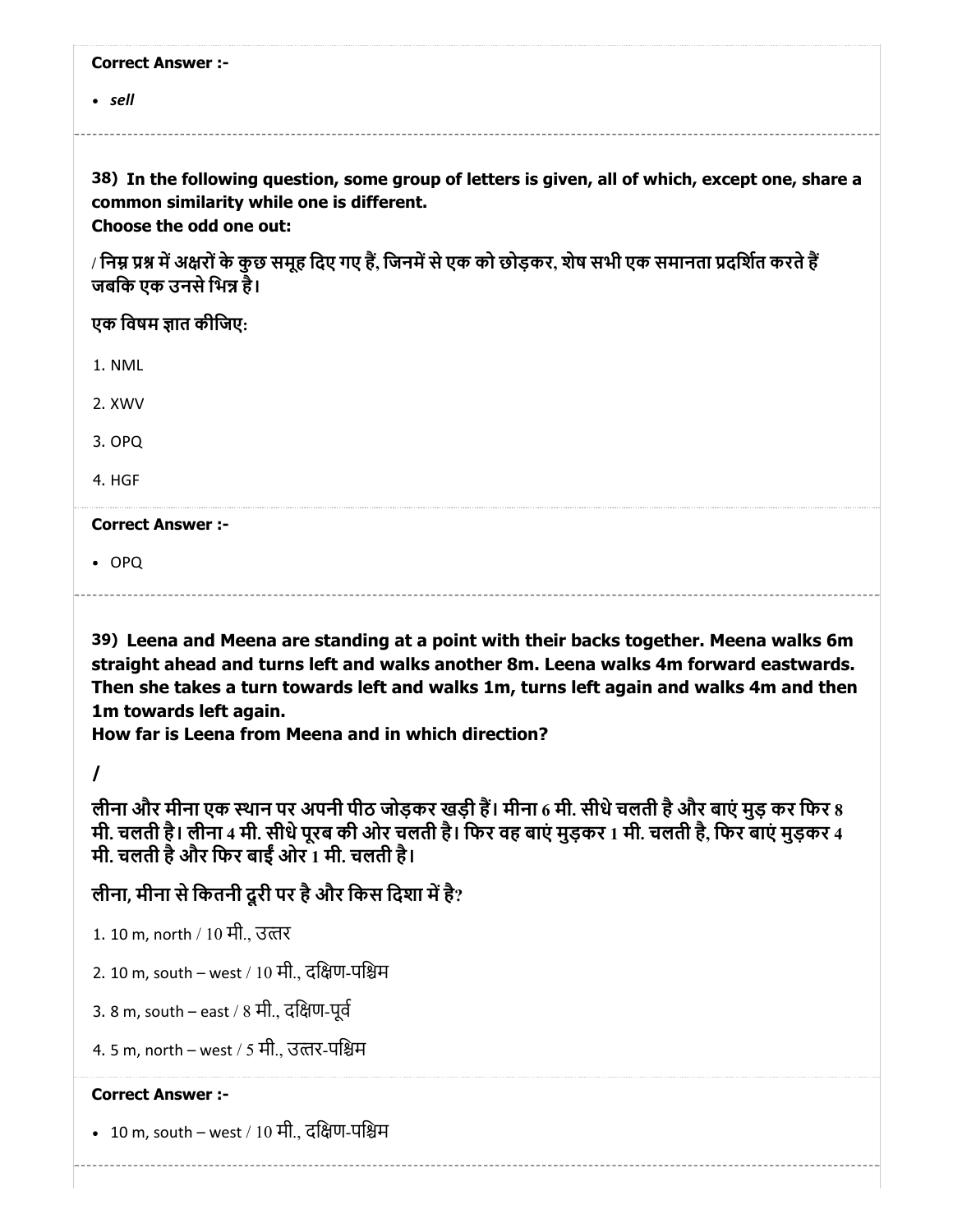```
40)
836 @ 246 / 82 + 66 @ 234 / 13 = 881 @ is equivalent to? /
836 @ 246 / 82 + 66 @ 234 / 13 = 881 @ निम्न में से किसके बराबर होगा?
1. +
2. *
3. /
4. -
Correct Answer :-
\bullet -
Topic:- Mental Ability and Mental Aptitude
1) solve for x: / x के लिए सरल करें।
    \sqrt{25-x^2} = x-11. 3
2. -5
3. 4
4. 2
Correct Answer :-
4
```
2) If the following two squares shown below overlap, which one of the following options is formed? / यदि निम्न दो वर्ग अतिव्यापित होते हैं, तो निम्न में से कौन सा एक विकल्प बनता है?





1.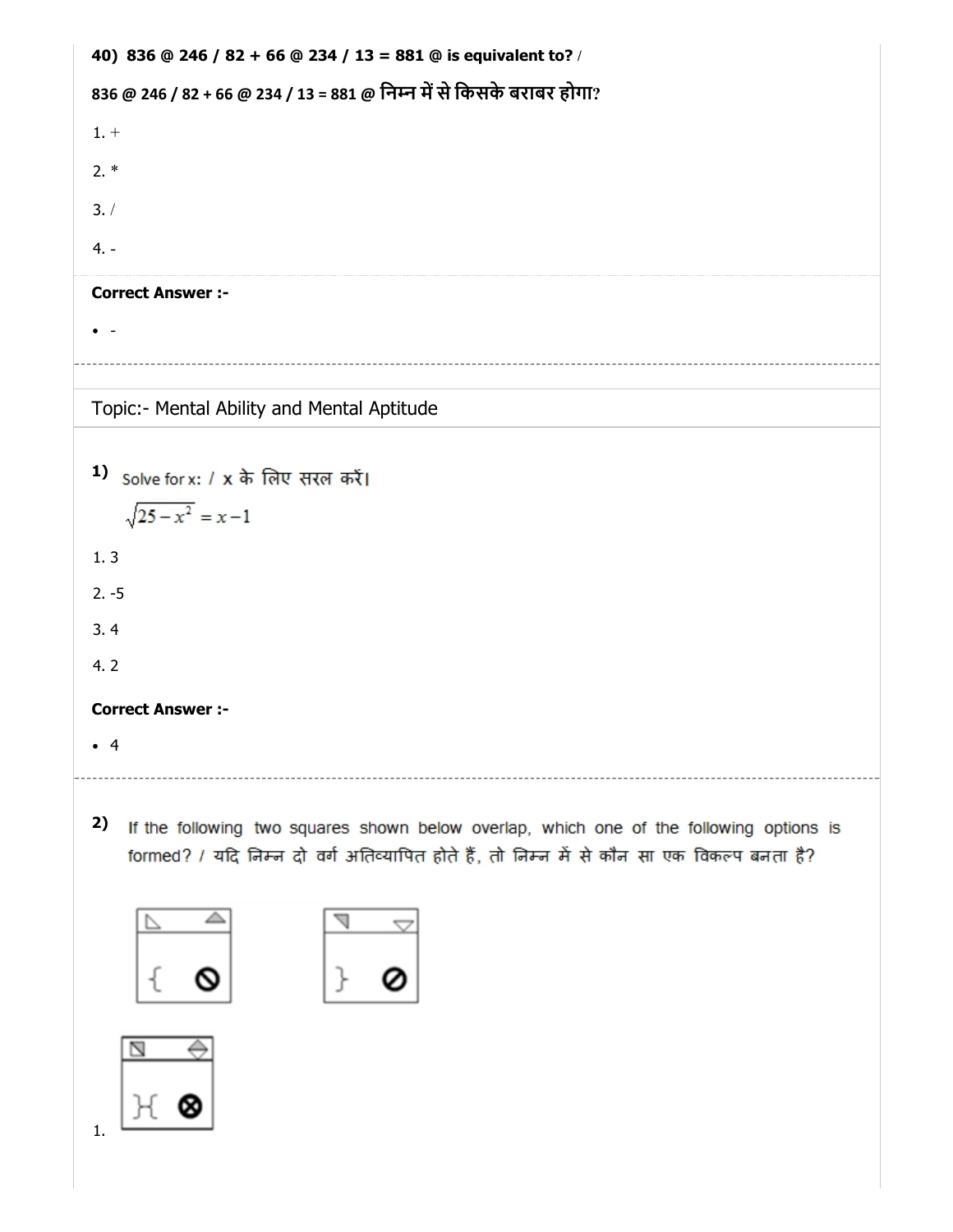

## Correct Answer :-



3) In the sequence shown below, which figure comes next? / नीचे दिये गये क्रम में, अगली आकृति कौन सी आयेगी?







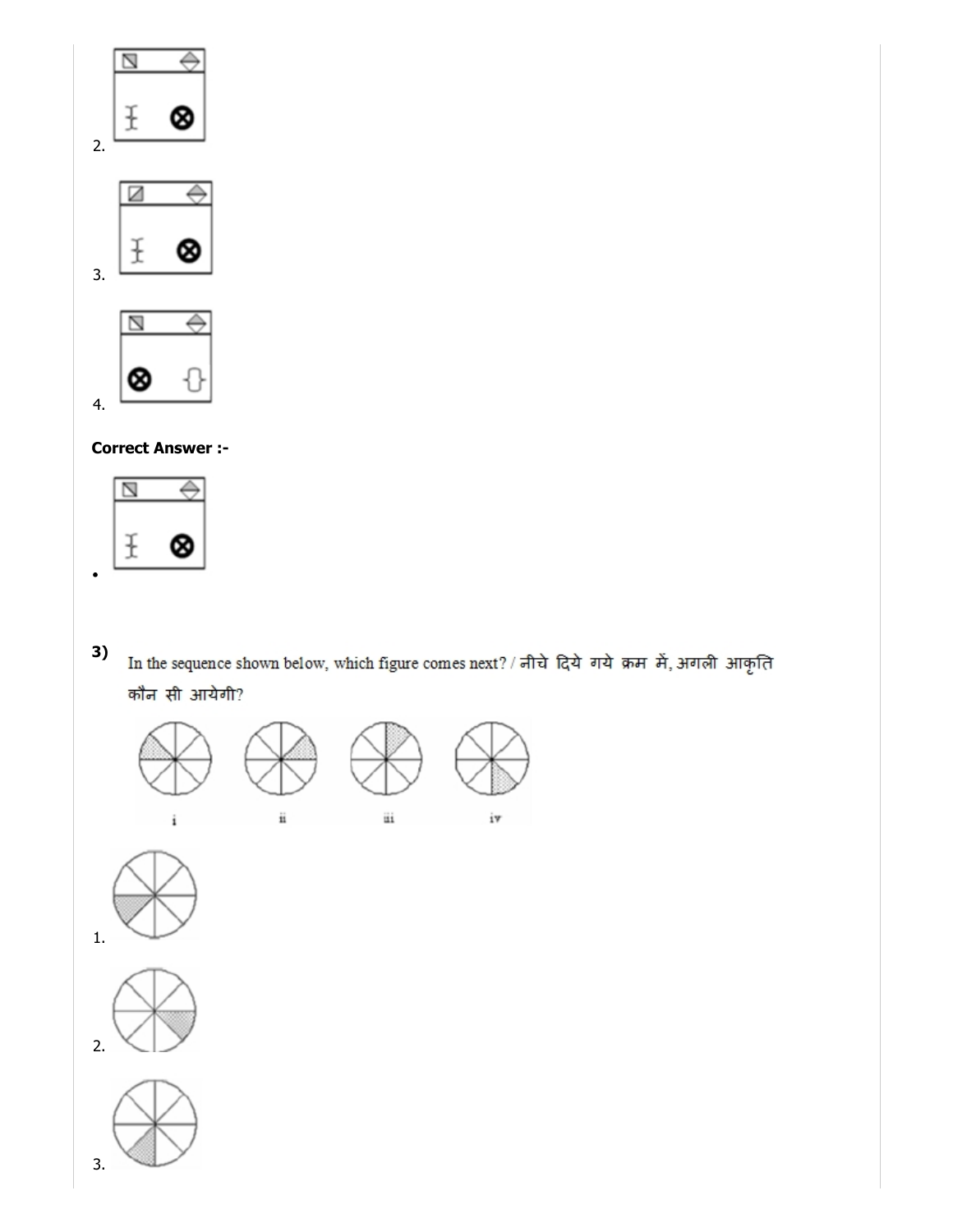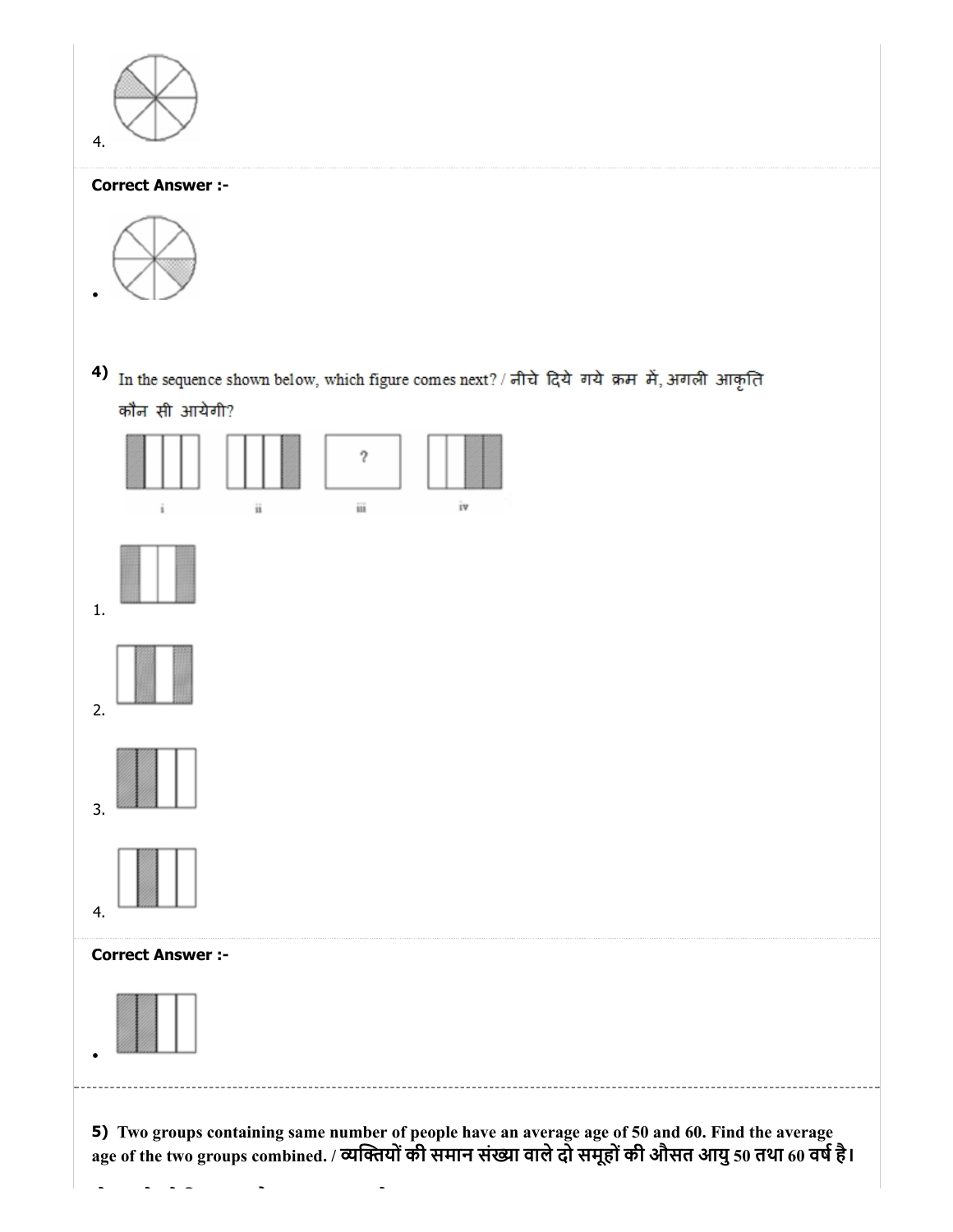| दो समूहों को मिलाकर औसत आयु ज्ञात करें।                                                                                                                                                                                                                                                                                                                                                                                                             |
|-----------------------------------------------------------------------------------------------------------------------------------------------------------------------------------------------------------------------------------------------------------------------------------------------------------------------------------------------------------------------------------------------------------------------------------------------------|
| $1.60$ yrs / $60$ वर्ष                                                                                                                                                                                                                                                                                                                                                                                                                              |
| 2. 55 yrs / 55 বর্ষ                                                                                                                                                                                                                                                                                                                                                                                                                                 |
| 3. 50 yrs / 50 वर्ष                                                                                                                                                                                                                                                                                                                                                                                                                                 |
| 4.52 yrs / 52 वर्ष                                                                                                                                                                                                                                                                                                                                                                                                                                  |
| <b>Correct Answer :-</b>                                                                                                                                                                                                                                                                                                                                                                                                                            |
| • 55 yrs / 55 वर्ष                                                                                                                                                                                                                                                                                                                                                                                                                                  |
| 6) If 19 years are subtracted from the present age of Madan and the remainder is divided by 18, the<br>present age of Madan's grandson Naman is obtained. If the sum of ages of Madan and Naman is 114,<br>then find the age of Madan. / यदि मदन की वर्तमान आयु से 19 वर्ष घटाया गया और शेष को 18 से विभाजित<br>किया गया है, तो मदन के पोते नमन की वर्तमान आयु प्राप्त की गई है। यदि मदन एवं नमन की आयु का योग 114<br>है, तो मदन की आयु ज्ञात करें। |
| 1.109                                                                                                                                                                                                                                                                                                                                                                                                                                               |
| 2.101                                                                                                                                                                                                                                                                                                                                                                                                                                               |
| 3.80                                                                                                                                                                                                                                                                                                                                                                                                                                                |
| 4.76                                                                                                                                                                                                                                                                                                                                                                                                                                                |
| <b>Correct Answer :-</b>                                                                                                                                                                                                                                                                                                                                                                                                                            |
| 109                                                                                                                                                                                                                                                                                                                                                                                                                                                 |
| 7) Simple interest on Rs. 1800 at 18% per annum for 9 months is: / 9 महीने के लिए 18% प्रतिवर्ष पर 1800<br>रुपए के लिए साधारण ब्याज ज्ञात करें।                                                                                                                                                                                                                                                                                                     |
| 1. Rs. 191                                                                                                                                                                                                                                                                                                                                                                                                                                          |
| 2. Rs. 243                                                                                                                                                                                                                                                                                                                                                                                                                                          |
| 3. Rs. 108                                                                                                                                                                                                                                                                                                                                                                                                                                          |
| 4. Rs. 120                                                                                                                                                                                                                                                                                                                                                                                                                                          |
| <b>Correct Answer :-</b>                                                                                                                                                                                                                                                                                                                                                                                                                            |
| • $Rs. 243$                                                                                                                                                                                                                                                                                                                                                                                                                                         |
|                                                                                                                                                                                                                                                                                                                                                                                                                                                     |

8) Eighteen years ago, a father was three times as old as his son. Now the father is only twice as old as his son. Then the sum of present ages of the son and the father is: / अठारह वर्ष पूर्व, एक पिता अपने पुत्र से तीन गुना बड़ा था। अब पिता अपने पुत्र से केवल दुगना बड़ा है। तो पिता और पुत्र के वर्तमान आयु का योग है: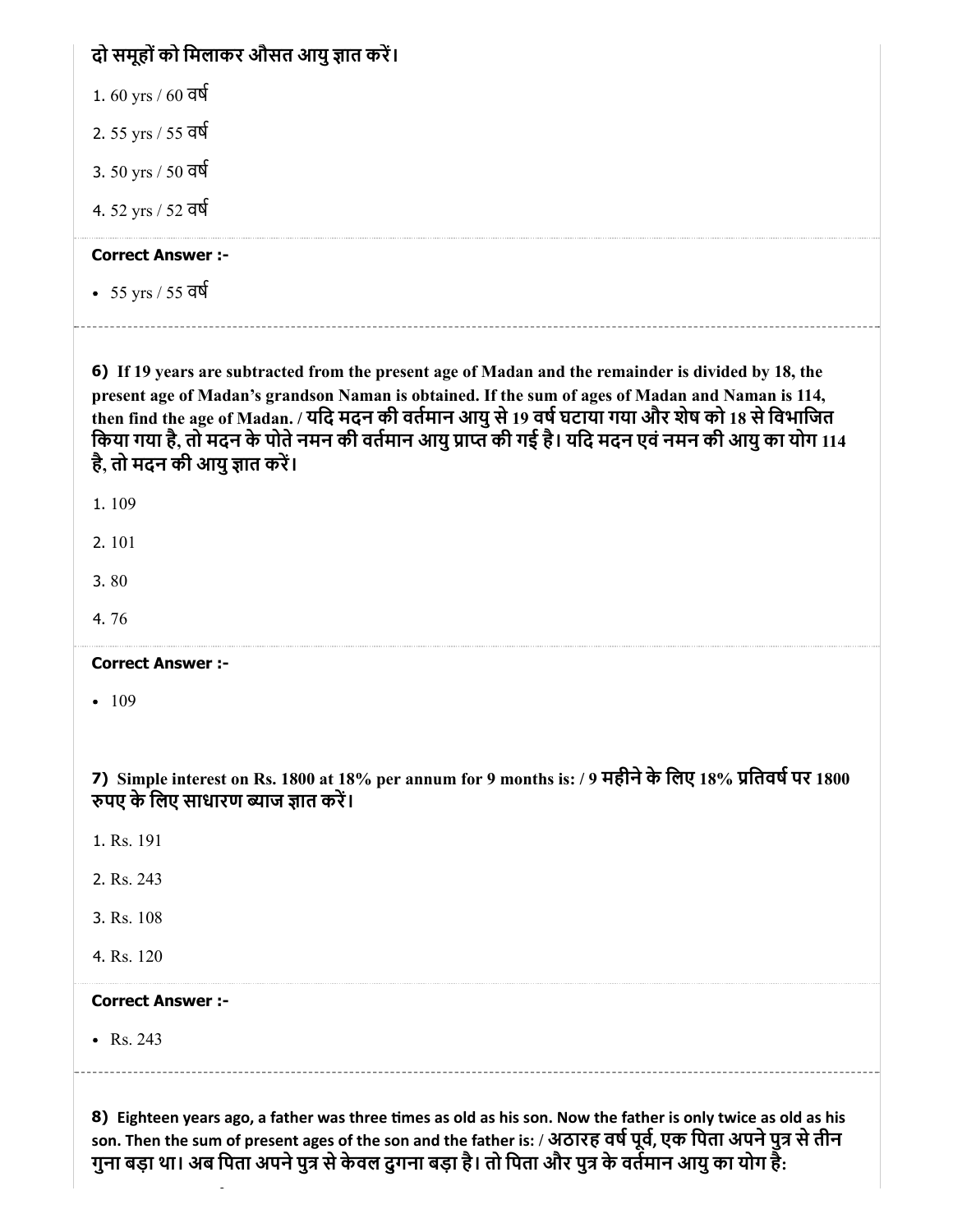1. 54 years / 54 वष

2. 72 years / 72 वष

3. 105 years / 105 वष

4. 108 years / 108 वष

#### Correct Answer :-

108 years / 108 वष

9) In a sugar solution of 4 litres containing 25% sugar, one liter water is added. The percentage of sugar in the new solution is: / 4 लीटर चीनी युक्त विलयन में 25% चीनी है। इसमें एक लीटर पानी मिलाया जाता है। नए विलयन में चीनी की प्रतिशतता यह है:

1. 15%

2. 20%

3. 25%

4. 30%

#### Correct Answer :-

20%

10) Pipe A can fill a tank in 3 hours, while Pipe B takes 6 hours and Pipe C, 18 hours. If all the pipes are opened, how long will it take to fill up the tank? / पाइप  ${\bf A}$ , 3 घंटे में एक टैंक को भर सकता है, जबकि पाइप  ${\bf B}$ को 6 घंटे और पाइप C को 18 घंटे लगते हैं। यदि सभी पाइप खोल दिए जाते हैं, तो टैंक को भरने में कितना समय लगेगा?

 $\frac{1}{5}$ hr /  $1\frac{2}{5}$  घंटे  $\frac{1\frac{3}{5}$ hr /  $1\frac{3}{5}$  घंटे  $\frac{1}{3}$   $\ln t / \frac{1}{5}$  ਬੱਟੇ 4.  $1\frac{4}{5}$  /  $1\frac{4}{5}$  घंटे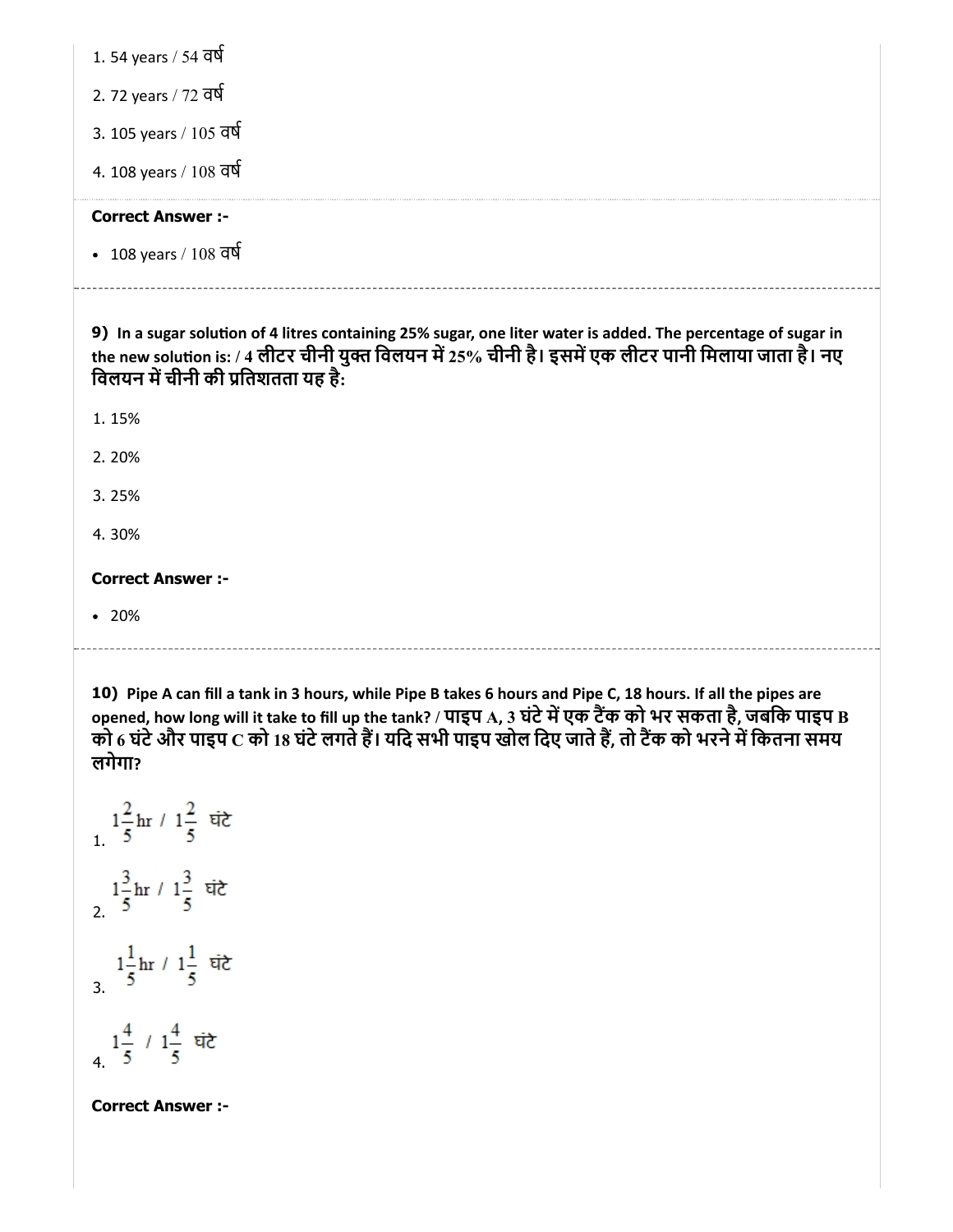# $1\frac{4}{5}$  /  $1\frac{4}{5}$  घंटे

11) Goods are sold so that when 2 % is taken off the selling price, a profit of 40 % is realized. By what percent is the sale price higher than the cost price? / माल इस प्रकार बेचा गया कि विक्रय मूल्य में जब 2% की कमी की गयी, तो 40% का लाभ होता है। लागत मूल्य से विक्रय मूल्य कितना प्रतिशत अधिक हैं?

1. 66.66 %

2. 51.5 %

3. 30 %

4. 42.8 %

Correct Answer :-

 $-42.8%$ 

12) Tap A fills a tank in four hours, and Tap B empties the same tank in six hours. When both of the taps are opened together, the tank will be filled up within: / नल A चार घंटे में एक टैंक को भरता है, और नल B उसी टैंक को छह घंटे में खाली करता है। यदि दोनों नल एक साथ खोले जाते हैं, तो टैंक इतने घंटे के भीतर भर जाएगा:

- 1. 21 hr / 21 घंटे
- 2. 18 hr / 18 घंटे
- 3. 12 hr / 12 घंटे
- 4. 15 hr / 15 घंटे

#### Correct Answer :-

12 hr / 12 घंटे

13) The ratio of the areas of two circles is 16 : 25. What will be the ratio of their circumference? / दो वृत्तों के क्षेत्रफलों का अनुपात 16:25 है। उनकी परिधि का अनुपात क्या होगा?

1. 6 : 9

2. 4 : 3

3. 12 : 15

4. 4 : 5

## Correct Answer :-

 $-4:5$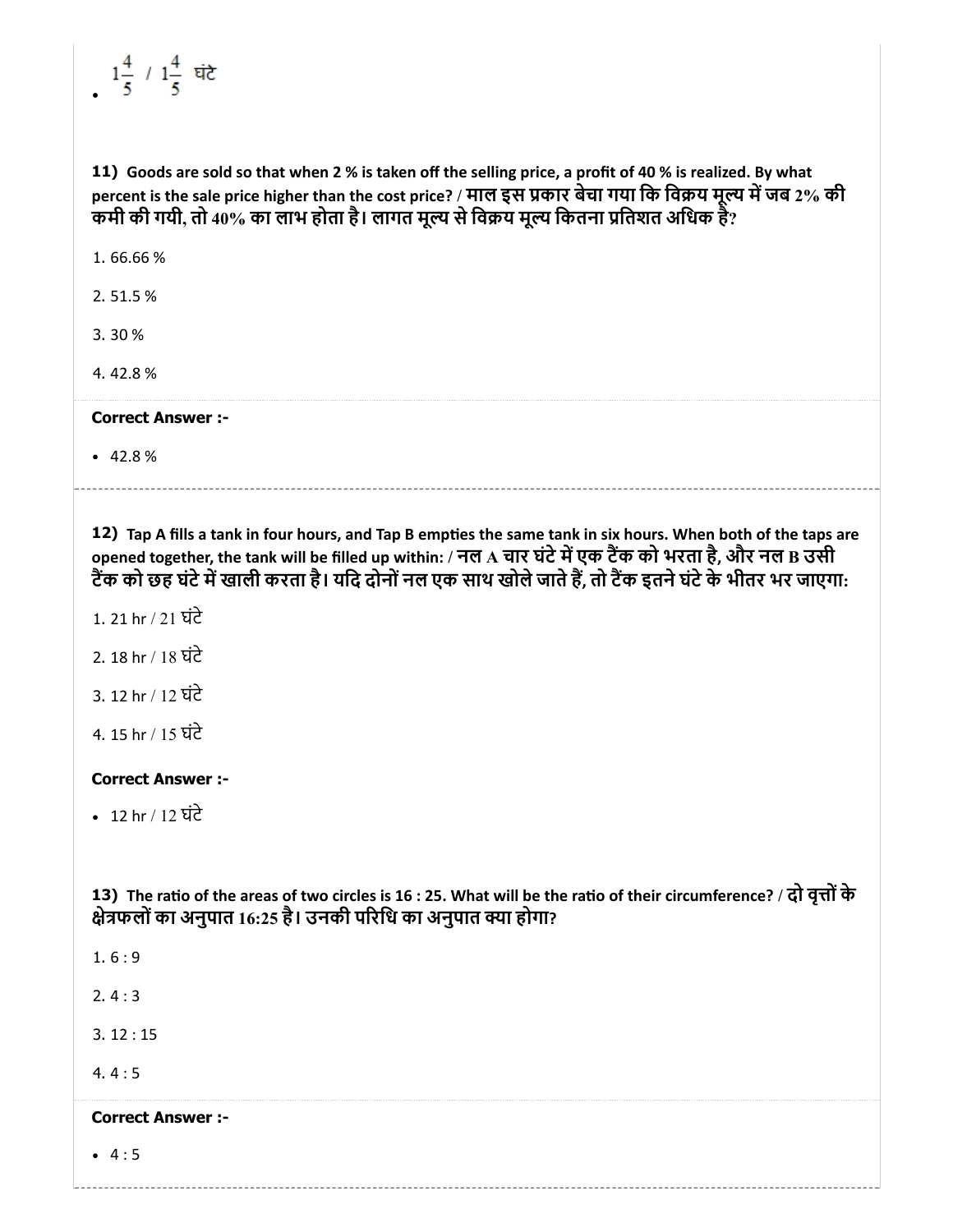| 14) The average of 10 numbers is 45. If each number is increased by 20 %, then the new average of the<br>numbers is _______. / 10 संख्याओं का औसत 45 है। यदि प्रत्येक संख्या में 20% की वृद्धि की जाती है, तो संख्याओं<br>का नया औसत है।                                                                                                                     |
|--------------------------------------------------------------------------------------------------------------------------------------------------------------------------------------------------------------------------------------------------------------------------------------------------------------------------------------------------------------|
| 1.45                                                                                                                                                                                                                                                                                                                                                         |
| 2.70                                                                                                                                                                                                                                                                                                                                                         |
| 3.54                                                                                                                                                                                                                                                                                                                                                         |
| 4.65                                                                                                                                                                                                                                                                                                                                                         |
| <b>Correct Answer :-</b>                                                                                                                                                                                                                                                                                                                                     |
| • 54                                                                                                                                                                                                                                                                                                                                                         |
|                                                                                                                                                                                                                                                                                                                                                              |
| 15) The average age of class teacher and 10 students in a class is 25 years, which is reduced by 2 years if the<br>age of the class teacher is excluded. What is the age of class teacher? / एक वर्ग में वर्ग शिक्षक तथा 10 छात्रों<br>की औसत आयु 25 वर्ष हैं, यदि वर्ग शिक्षक की आयु को हटा दी जाए, तो 2 वर्ष कम हो जाता है। वर्ग शिक्षक की<br>आयु क्या है? |
| 1.38                                                                                                                                                                                                                                                                                                                                                         |
| 2.43                                                                                                                                                                                                                                                                                                                                                         |
| 3.40                                                                                                                                                                                                                                                                                                                                                         |
| 4.45                                                                                                                                                                                                                                                                                                                                                         |
| <b>Correct Answer :-</b>                                                                                                                                                                                                                                                                                                                                     |
| • 45                                                                                                                                                                                                                                                                                                                                                         |
|                                                                                                                                                                                                                                                                                                                                                              |
| 16) On selling a rickshaw for Rs. 2,640, Sanjay loses 12 %. If he wanted to gain 12 %, for how much should<br>he have sold the rickshaw? / एक रिक्शा को 2,640 रुपए में बेचने पर संजय को 12% की हानि हुई। यदि वह 12%<br>लाभ प्राप्त करना चाहता था, तो उसे उस रिक्शा को कितने रुपए में बेचना चाहिए था?                                                         |
| 1. Rs. 3,160 / 3,160 रुपए                                                                                                                                                                                                                                                                                                                                    |
| 2. Rs. 3,360 / 3,360 रुपए                                                                                                                                                                                                                                                                                                                                    |
| 3. Rs. 3,460 / 3,460 रुपए                                                                                                                                                                                                                                                                                                                                    |
| 4. Rs. 3,260 / 3,260 रुपए                                                                                                                                                                                                                                                                                                                                    |
| <b>Correct Answer :-</b>                                                                                                                                                                                                                                                                                                                                     |
| • Rs. 3,360 / 3,360 रुपए                                                                                                                                                                                                                                                                                                                                     |
|                                                                                                                                                                                                                                                                                                                                                              |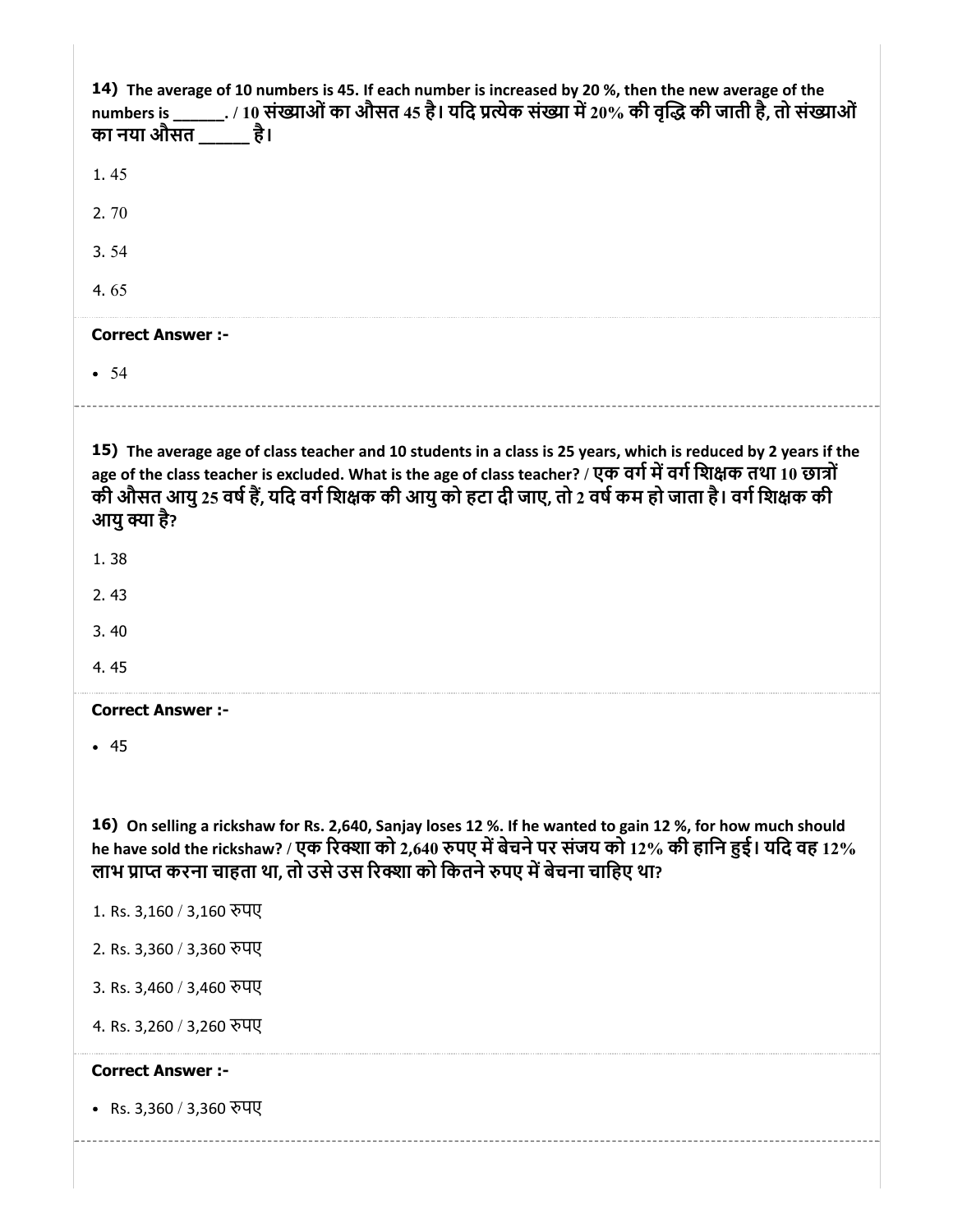17) A college wanted to build a library for its 1000 students. The amount for building it was to be collected from students as an Infrastructure Fund. Each boy and girl needed to contribute an amount equal to their respective total number in the college. The grant provided by the government is equal to half the amount contributed by the college. If the ratio of boys and girls in the college is  $6:4$ , how much money is available to build the library? / एक कॉलेज अपने 1000 छात्रों के लिए एक पुस्तकालय का निर्माण करना चाहता था। इसे निर्माण करने की राशि एक इंफ्रास्ट्क्चर फंड के रूप में छात्रों से एकत्र की जानी थी। प्रत्येक लड़के और लड़की को कॉलेज में उनकी कुल संख्या के बराबर राशि का योगदान करना आवश्यक है। सरकार द्वारा प्रदान किया गया अनुदान महाविद्यालय द्वारा योगदान की गई आधे राशि के बराबर है। यदि कॉलेज में लड़कों और लड़कियों का अनुपात 6: 4 है, तो पुस्तकालय बनाने के लिए कितने रुपए उपलब्ध हैं?

1. Rs. 7,80,000 / 7,80,000 रुपए

2. Rs. 4,80,000 / 4,80,000 पए

3. Rs. 2,60,000 / 2,60,000 पए

4. Rs. 5,20,000 / 5,20,000 पए

Correct Answer :-

• Rs. 7,80,000 / 7,80,000 रुपए

18) The cost price of 20 televisions is the same as the selling price of 16. What is the percentage of profit? / 20 टेलीविज़न की लागत मूल्य, 16 टेलीविज़न के विक्रय मूल्य के समान है। लाभ का प्रतिशतता क्या है?

1. 22.5%

2. 17.5%

3. 20%

4. 25%

Correct Answer :-

25%

19) What is the length of a cylindrical wire of radius 3 mm that can be drawn from a copper sphere of radius 21cm? / 3 मिमी त्रिज्या वाली एक बेलनाकार तार की लंबाई क्या होगी, जिसे 21 सेमी त्रिज्या वाले तांबे के गोले से निकाला जा सकता है?

1. 137200 km / 137200 िकमी

2. 536 cm / 536 सेमी

3. 1372 m / 1372 मी

4. 563 m / 563 मी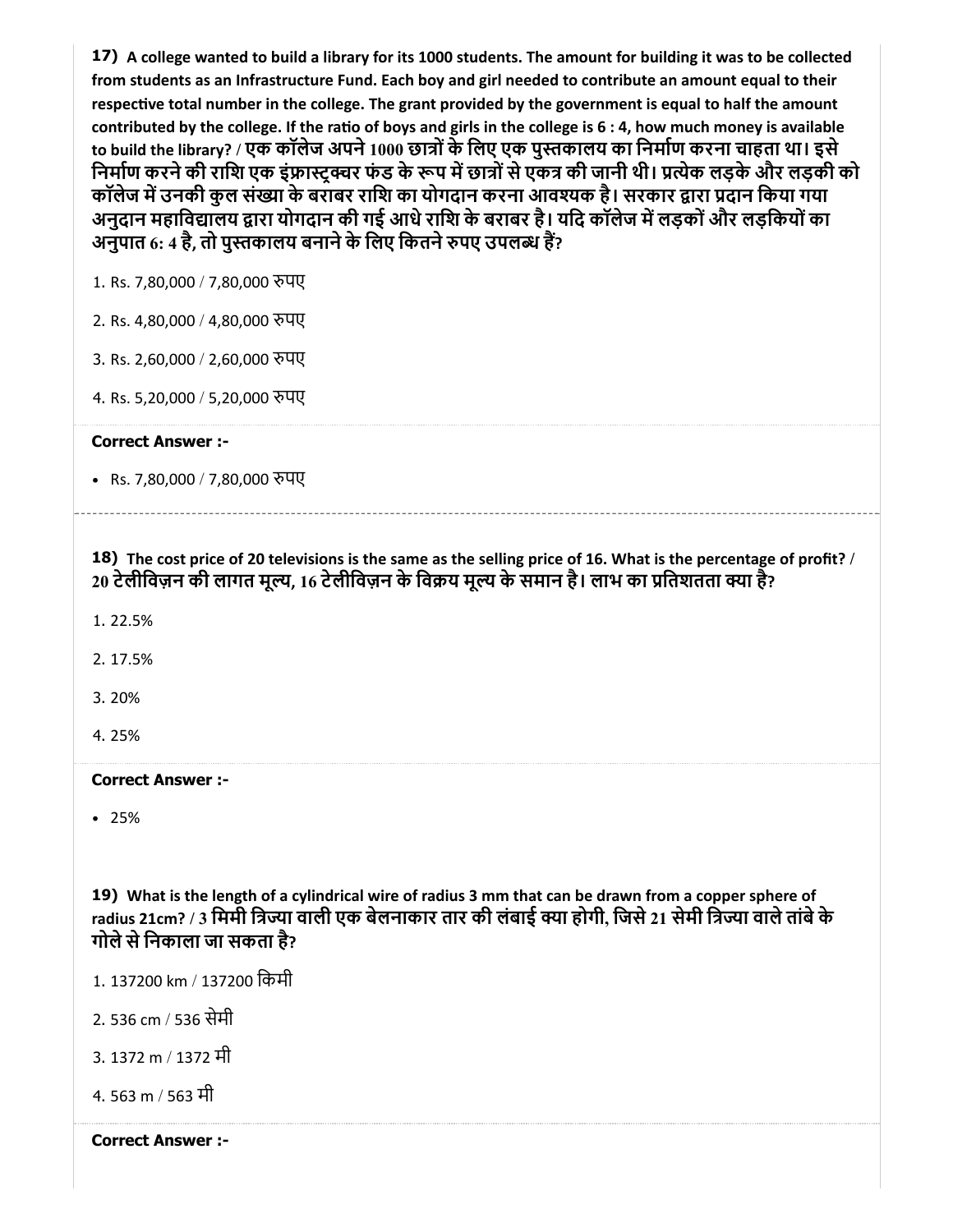• 1372 m / 1372 मी

20) What is the distance traveled by the 7 inches long-hour hand of a clock between 06:00 a.m. and 08:00 p.m.? / एक घड़ी की 7 इंच लंबी घंटेकी सुई को 06:00 a.m. से08:00 p.m तक जानेके िलए िकतनी दूरी तय करनी पडती है?

1. 45 inches / 45 इंच

2. 44 inches / 44 इंच

3. 51.33 inches / 51.33 इंच

4. 7.33 inches / 7.33 इंच

#### Correct Answer :-

51.33 inches / 51.33 इंच

21) The ages of Kamal and Vimal are in the ratio of 3 : 5. After 9 years, the ratio of their ages will become 3 : 4. What is the present age of Vimal? / कमल और विमल की आयु 3:5 के अनुपात में है। 9 वर्षों के बाद, उनकी आयु का अनुपात 3:4 हो जाएगा। विमल की वर्तमान आयु क्या है?

1. 15 years / 15 वष

2. 11 years / 11 वष

3. 13 years / 13 वष

4. 9 years / 9 वष

#### Correct Answer :-

15 years / 15 वष

22) The ages of Joshy and Sebastian is in the ratio of 3 : 4. If after 16 years their ages will be in the ratio 5:6, then what is the present age of Joshy? / जोशी और सेबेस्टियन की आयु 3:4 के अनुपात में है। यदि 16 वर्षों बाद उनकी आयु का अनुपात 5:6 होगा, तो जोशी की वर्तमान आयु क्या है?

1. 24 2. 40 3. 27 4. 30 Correct Answer :-  $\cdot\ 24$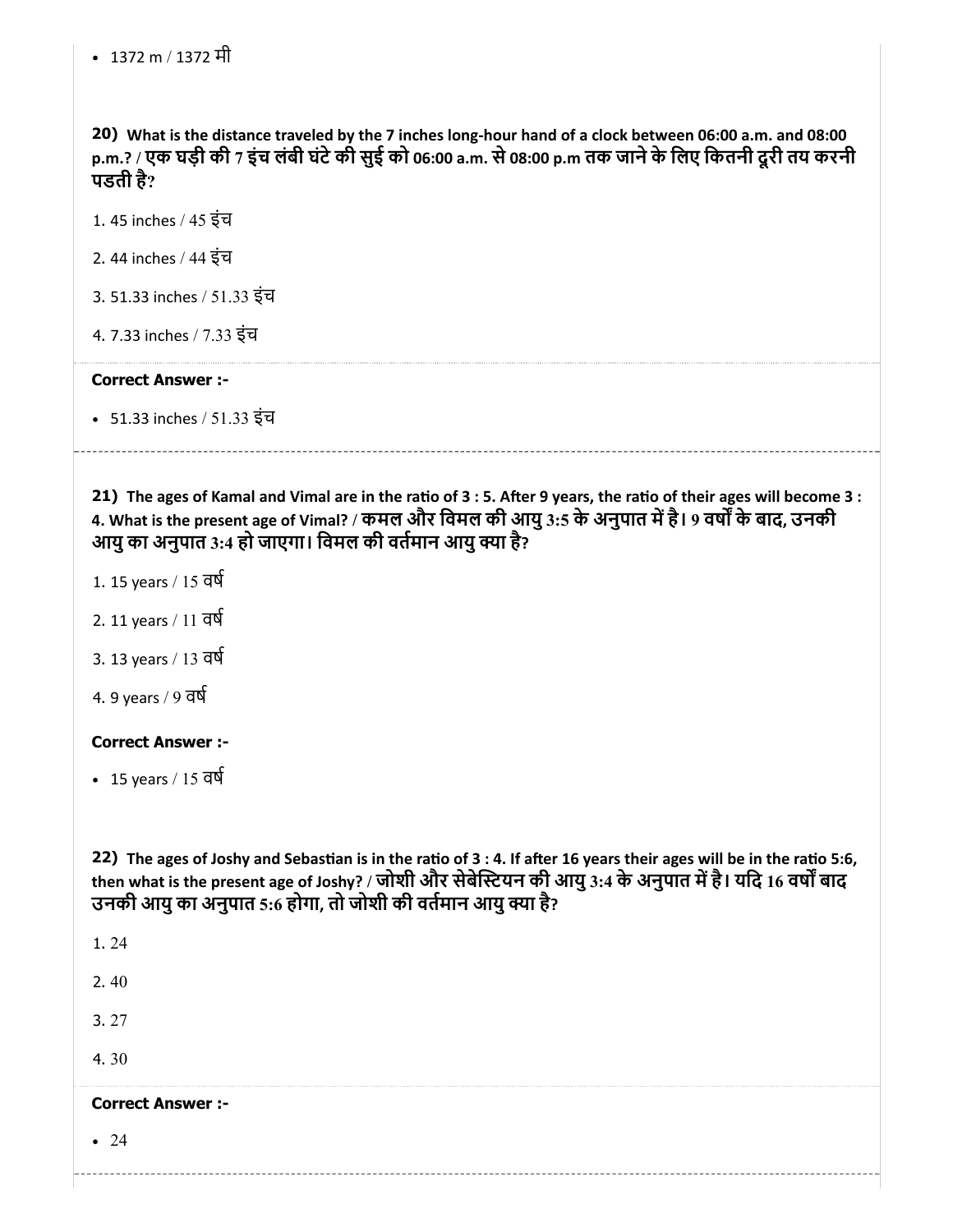| 23) In a party, where there were 200 guests, 60 % had vegetarian food, and 50 % had non vegetarian, 30 %<br>of guest had both vegetarian and non-vegetarian food. How many people did not dine at the party? / एक<br>पार्टी में, जहां 200 अतिथि थे, 60% ने शाकाहारी भोजन किया, और 50% ने मांसाहारी भोजन किया, 30%<br>अतिथियों ने शाकाहारी और मांसाहारी दोनों भोजन किया। पार्टी में कितने लोगों ने भोजन नहीं किया?   |
|---------------------------------------------------------------------------------------------------------------------------------------------------------------------------------------------------------------------------------------------------------------------------------------------------------------------------------------------------------------------------------------------------------------------|
| 1.45                                                                                                                                                                                                                                                                                                                                                                                                                |
| 2.40                                                                                                                                                                                                                                                                                                                                                                                                                |
| 3.35                                                                                                                                                                                                                                                                                                                                                                                                                |
| 4.30                                                                                                                                                                                                                                                                                                                                                                                                                |
| <b>Correct Answer :-</b>                                                                                                                                                                                                                                                                                                                                                                                            |
| • 40                                                                                                                                                                                                                                                                                                                                                                                                                |
| 24) If the sum of the ages of Ram and Sam is 12 years more than the sum of the ages of Sam and Tom; then,<br>by how many years is Tom younger to Ram? / यदि राम और सैम की आयु का योग सैम और टॉम की आयु से 12<br>वर्ष अधिक है; तो, टॉम राम से कितने वर्ष छोटा है?                                                                                                                                                    |
| 1.6                                                                                                                                                                                                                                                                                                                                                                                                                 |
| 2.10                                                                                                                                                                                                                                                                                                                                                                                                                |
| 3.12                                                                                                                                                                                                                                                                                                                                                                                                                |
| 4.15                                                                                                                                                                                                                                                                                                                                                                                                                |
| <b>Correct Answer :-</b>                                                                                                                                                                                                                                                                                                                                                                                            |
| $\cdot$ 12                                                                                                                                                                                                                                                                                                                                                                                                          |
| 25) Two cars start from the same place in opposite directions. If one goes northward at 60 kmph and other<br>southward at 75 kmph, what time will they take to be 405 km apart? / दो कारें एक ही स्थान से विपरीत<br>दिशाओं में चलना आरंभ करती हैं। यदि एक उत्तर की ओर 60 किमी प्रति घंटे और अन्य दक्षिण की ओर 75 किमी<br>प्रति घंटे की गति से चलती है, तो दोनों कारों को 405 किलोमीटर दूर होने में कितना समय लगेगा? |
| 1. 3 hr 30 min / 3 घंटे 30 मिनट                                                                                                                                                                                                                                                                                                                                                                                     |
| 2. 2 hr 30 min / 2 ਬੰਟੇ 30 मिनट                                                                                                                                                                                                                                                                                                                                                                                     |
|                                                                                                                                                                                                                                                                                                                                                                                                                     |
| <u>3. 3 hr / 3 ਬੰਟੇ</u>                                                                                                                                                                                                                                                                                                                                                                                             |
| 4. 2 hr / 2 घंटे                                                                                                                                                                                                                                                                                                                                                                                                    |
| <b>Correct Answer :-</b>                                                                                                                                                                                                                                                                                                                                                                                            |
| • 3 hr / 3 $\overrightarrow{u}$ d $\overrightarrow{c}$                                                                                                                                                                                                                                                                                                                                                              |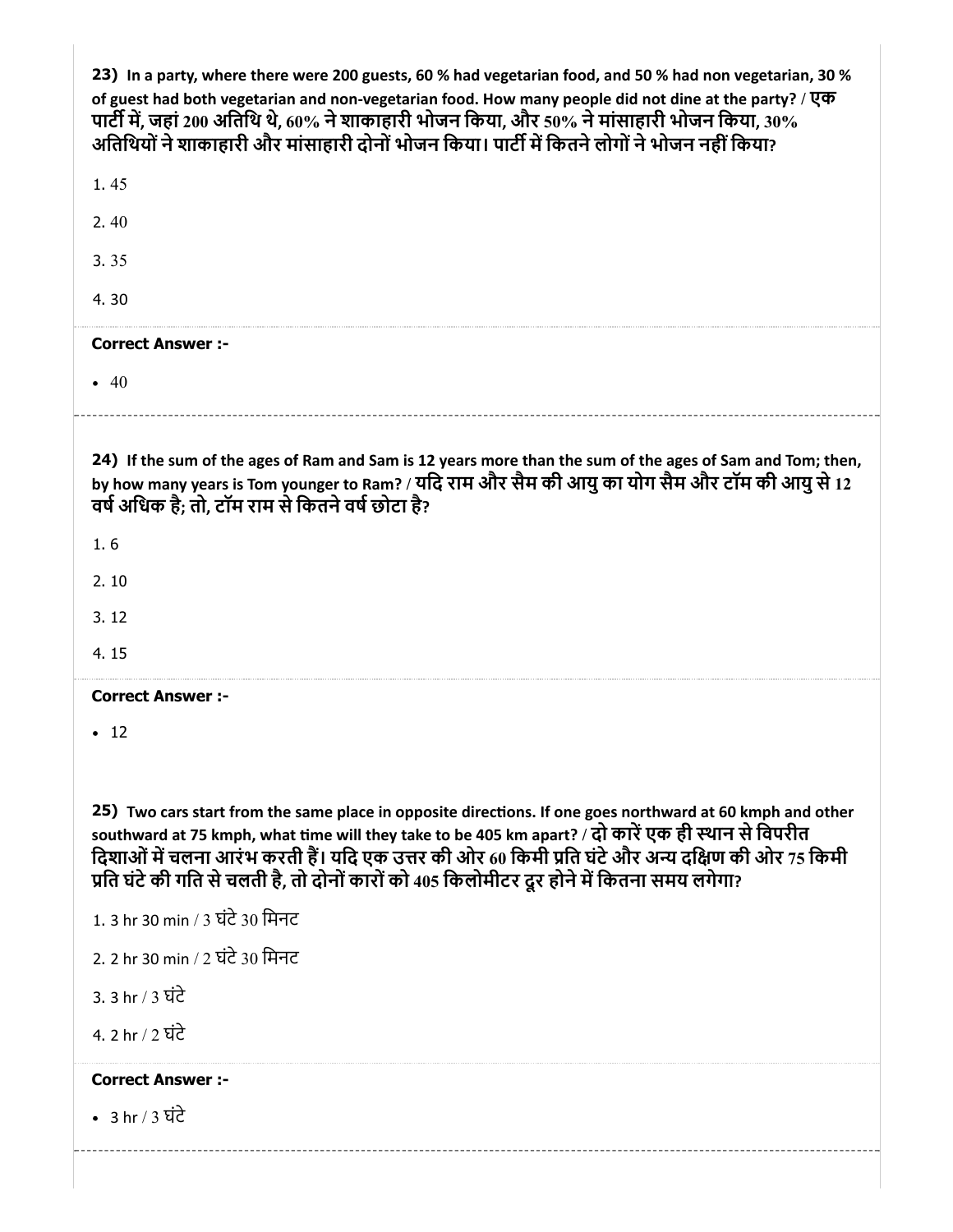## 26) Which one of the following four addresses is NOT EXACTLY same as the one given below? / निम्न दिये गये चार पतों में से नीचे दिये गये पते के ठीक समान कौन सा एक नहीं है?

Canopius Paes

Gallery 9,One Lime Street

London EC3GM

(i) Canopius Paes

Gallery 9,One Lime Street

London EC3GM

(ii) Canopius Paes

Gallery 9,One Lime Street

London EC3GM

(iii) Canopius Paes

Gallery 9,One Lime Street

London EC3CM

(iv) Canopius Paes

Gallery 9,One Lime Street

London EC3GM

1. iii

2. ii

3. iv

4. i

Correct Answer :-

 $\bullet$  iii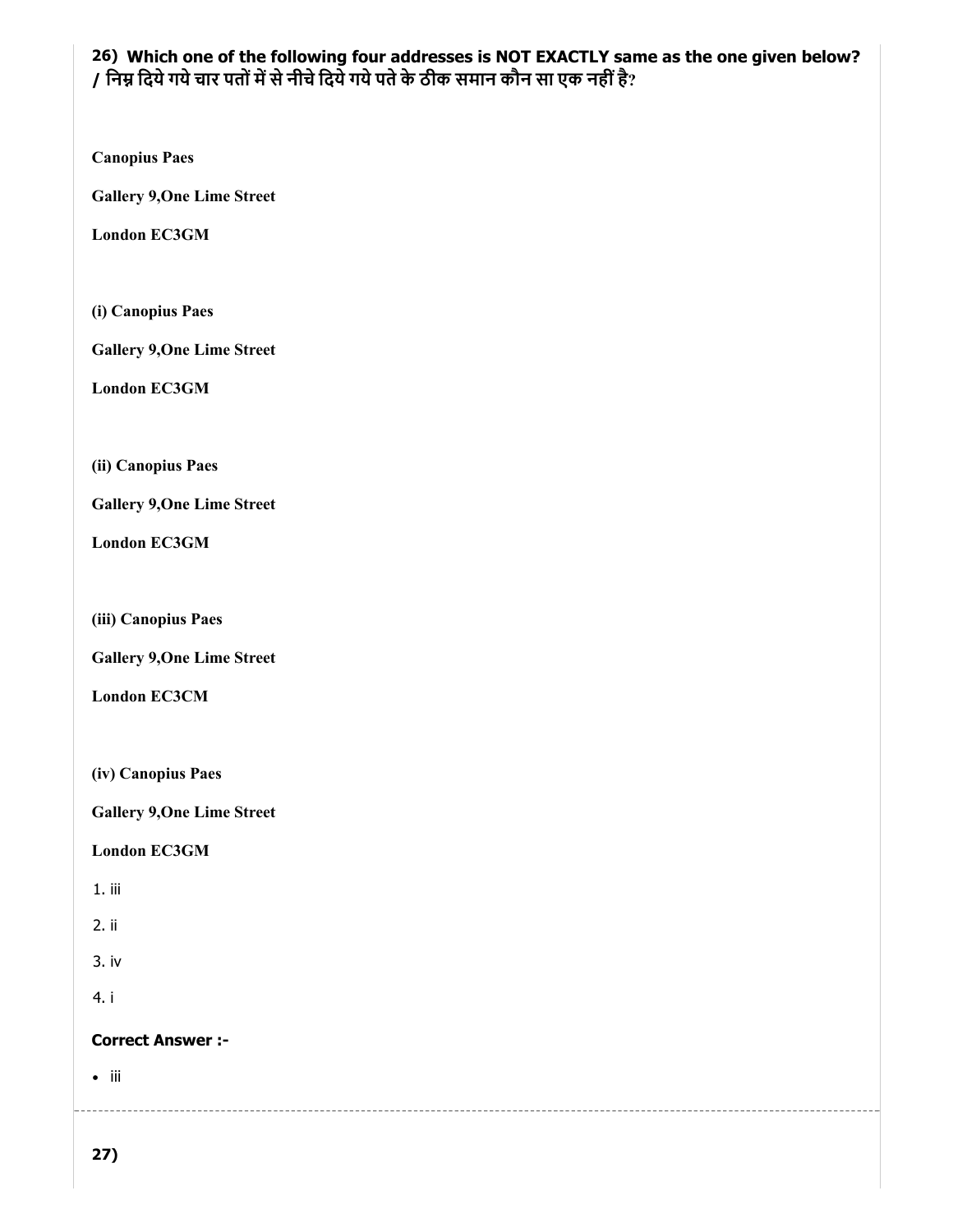| The series given below contains a sequence of alphabets and numbers. Identify the incorrect combination: / |
|------------------------------------------------------------------------------------------------------------|
| नीचे दी गई श्रृंखला में, अक्षरों और संख्याओं का एक क्रम निहित हैं। गलत संयोजन पहचानिए:                     |

| i.ytyui0210uiyty                                                   |
|--------------------------------------------------------------------|
| ii.ytyui2210uiyty                                                  |
| iii.ytyui0210uiyty                                                 |
| iv.ytyui0210uiyty                                                  |
| 1.iv                                                               |
| 2. i                                                               |
| 3.ii                                                               |
| 4. iii                                                             |
| <b>Correct Answer :-</b>                                           |
| $\bullet$ ii                                                       |
| -------------------------<br>28) Find the average. / औसत निकालिये। |
| 7, 21, 43, 61, 82 & 74                                             |
| 1.44                                                               |
| 2.48                                                               |
| 3.49                                                               |
| 4.52                                                               |
| <b>Correct Answer :-</b>                                           |
| • 48                                                               |

29) A man walks 5 km towards the south, turns right walks 3 km, then again turns left and walks 4 km and turns left to walk for another 3 km and stops. What is the minimum distance has he travelled between his starting point and ending point?

/ एक आदमी दिण की ओर 5 िकमी की दूरी पर चलता है, िफर दािहना मुड़कर 3 िकमी की दूरी तक चलता है, िफर से बाईं ओर मुड़कर 4 किमी चलता है, और एक बार बाईं ओर मुड़कर 3 किमी चलने के बाद रुक जाता है। अपने आरंभिक बिंदु और समापन बिंदु के बीच उसने न्यूनतम कितनी दूरी की यात्रा की?

1. 5 km / 5 िकमी

2. 9 km / 9 िकमी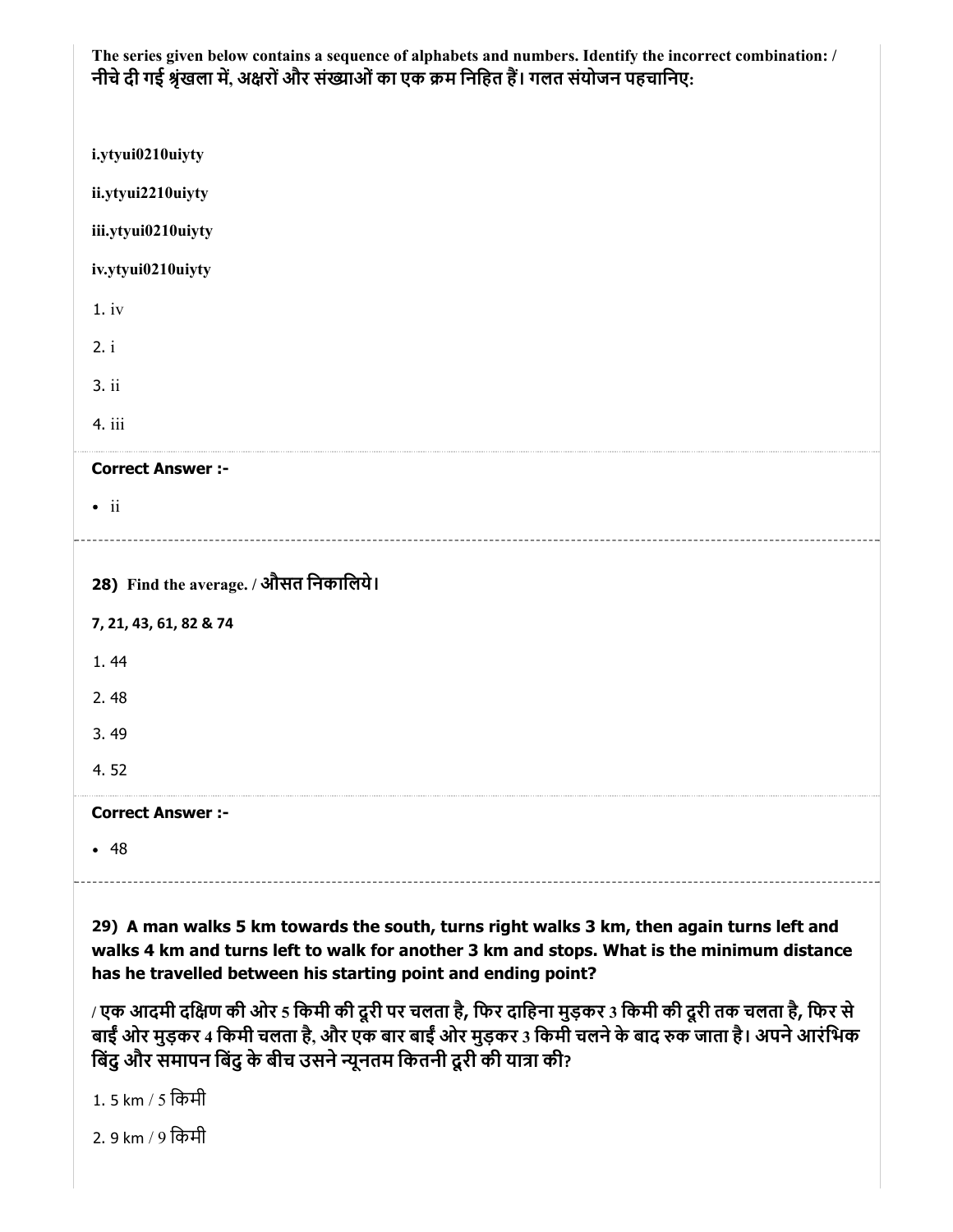3. 15 km / 15 िकमी

4. 10 km / 10 िकमी

## Correct Answer :-

• 9 km / 9 किमी

30) A and B can do a piece of work in 12 days and 16 days, respectively. Both work together for 3 days and then A goes away. How long will it take for B to complete the remaining work? / A  $\overline{q}$  B एक कार्य के एक हिस्से को क्रमशः 12 दिनों और 16 दिनों में कर सकते हैं। दोनों साथ मिलकर 3 दिनों तक काम करते हैं, फिर A चला जाता है। शेष कार्य को पूरा करने में B को कितना समय लगेगा?

1. 9 days / 9 िदन

- 2. 7 days / 7 िदन
- 3. 8 days / 8 िदन
- 4. 6 days / 6 िदन

## Correct Answer :-

9 days / 9 िदन

Topic:- Science and Simple Arithmetic

**1)** If 
$$
\frac{5(1-x)+3(1+x)}{1-2x} = 8
$$
, then  $x = \underline{\hspace{1cm}} \cdot \sqrt{x} \cdot \frac{5(1-x)+3(1+x)}{1-2x} = 8$ , where  $x = \underline{\hspace{1cm}} \cdot$ .

\n**1.** 10

\n**2.** 14

\n**3.** 0

\n**4.** 2

\n**Correct Answer:**

\n**6.** 0

\n**7.**  $\left(\frac{1}{3}\right)^5 \div \left(\frac{1}{3}\right)^m \times \left(\frac{1}{3}\right)^{-4} = 1$ , then  $m = \underline{\hspace{1cm}} \cdot \sqrt{x} \cdot \left(\frac{1}{3}\right)^5 \div \left(\frac{1}{3}\right)^m \times \left(\frac{1}{3}\right)^{-4} = 1$ , then  $m = \underline{\hspace{1cm}} \cdot \sqrt{x} \cdot \left(\frac{1}{3}\right)^5 \div \left(\frac{1}{3}\right)^m \times \left(\frac{1}{3}\right)^{-4} = 1$ , then  $m = \underline{\hspace{1cm}} \cdot \sqrt{x} \cdot \left(\frac{1}{3}\right)^5 \div \left(\frac{1}{3}\right)^m \times \left(\frac{1}{3}\right)^{-4} = 1$ , then  $m = \underline{\hspace{1cm}} \cdot \sqrt{x} \cdot \left(\frac{1}{3}\right)^{-4} \cdot \left(\frac{1}{3}\right)^{-4} = 1$ , then  $m = \underline{\hspace{1cm}} \cdot \sqrt{x} \cdot \left(\frac{1}{3}\right)^{-4} \cdot \left(\frac{1}{3}\right)^{-4} = 1$ , we have  $m = \underline{\hspace{1cm}} \cdot \sqrt{x} \cdot \left(\frac{1}{3}\right)^{-4} \cdot \left(\frac{1}{3}\right)^{-4} = 1$ , we have  $m = \underline{\hspace{1cm}} \cdot \sqrt{x} \cdot \left(\frac{1}{3}\right)^{-4} \cdot \left(\frac{1}{3}\right)^{-4} = 1$ , we have  $m = \underline{\hspace{1cm}} \cdot \sqrt{x} \cdot \left(\frac{$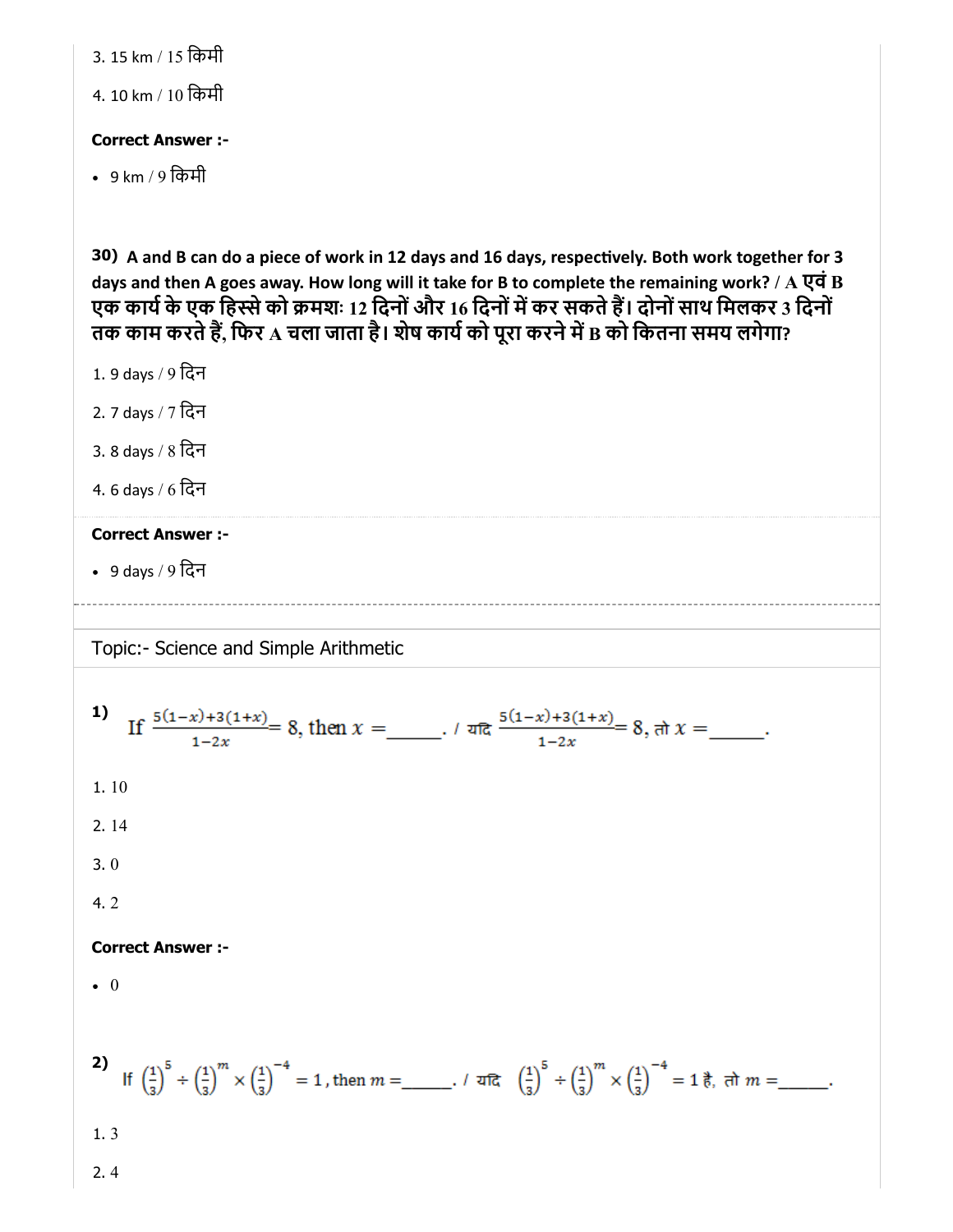| 3.2                                                                                                                                                                                       |
|-------------------------------------------------------------------------------------------------------------------------------------------------------------------------------------------|
| 4.1                                                                                                                                                                                       |
| <b>Correct Answer :-</b>                                                                                                                                                                  |
| $\bullet$ 1                                                                                                                                                                               |
|                                                                                                                                                                                           |
| 3) Solve: $\sqrt{2^8 \times 3^4} =$ / हल कीजिए: $\sqrt{2^8 \times 3^4}$                                                                                                                   |
| 1.72                                                                                                                                                                                      |
| 2.89                                                                                                                                                                                      |
| 3.126                                                                                                                                                                                     |
| 4.144                                                                                                                                                                                     |
| <b>Correct Answer :-</b>                                                                                                                                                                  |
| $-144$                                                                                                                                                                                    |
|                                                                                                                                                                                           |
|                                                                                                                                                                                           |
| 1. Tetanus / ਟਿਟੇਜਸ਼                                                                                                                                                                      |
| 2. Protozoan / प्रोटोज़ोअन                                                                                                                                                                |
| 3. Virus / विषाणु                                                                                                                                                                         |
| 4. Helicobacter pylori / हेलीकोबैक्टर पाइलोरी                                                                                                                                             |
| <b>Correct Answer :-</b>                                                                                                                                                                  |
| • Helicobacter pylori / हेलीकोबैक्टर पाइलोरी                                                                                                                                              |
| 5) If the unit's digit of a cube of a number is 9, then the unit digit of its cube root is: / यदि एक संख्या के<br>घन की इकाई का अंक 9 है, तो इसके घनमूल के इकाई का अंक निम्न होगा:<br>1.6 |
| 2.7                                                                                                                                                                                       |
| 3.9                                                                                                                                                                                       |
| 4.8                                                                                                                                                                                       |
|                                                                                                                                                                                           |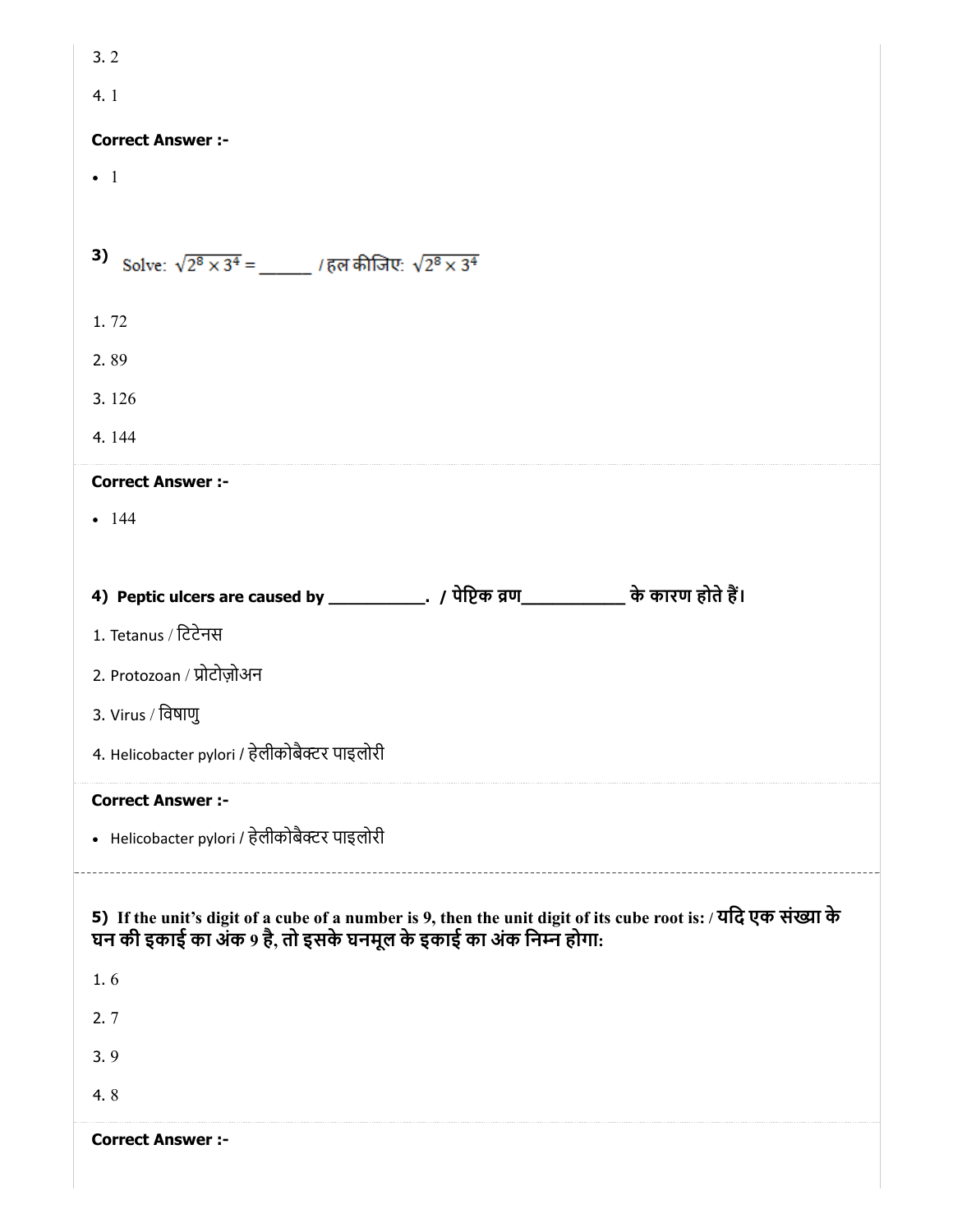| 6) If $a + b = 25$ and $a^2 + b^2 = 225$ , then $ab =$<br>. / यदि $a + b = 25$ और $a^2 + b^2 = 225$ , तो $ab =$                                    |
|----------------------------------------------------------------------------------------------------------------------------------------------------|
| 1.250                                                                                                                                              |
| 2.100                                                                                                                                              |
| 3.200                                                                                                                                              |
| 4.400                                                                                                                                              |
| <b>Correct Answer :-</b>                                                                                                                           |
| $\cdot\ 200$                                                                                                                                       |
| 7) Lignite, bituminous and anthracite are different ranks of: / लिग्नाइट, बिटुमेनी तथा एन्थ्रेसाइट<br>निम्नलिखित में से किसकी विभिन्न कोटियां हैं? |
| 1. Coal / कोयला                                                                                                                                    |
| 2. Natural gas / प्राकृतिक गैस                                                                                                                     |
| 3. Bio gas / जैव गैस                                                                                                                               |
| 4. Nuclear fuel / नाभिकीय ईंधन                                                                                                                     |
| <b>Correct Answer :-</b>                                                                                                                           |
| • $Coal / \overline{\sigma}$ यला                                                                                                                   |
| 8) The preferred mirror used for shaving is: / हजामत (शेविंग) के लिए उपयोग में लाये जाने वाला वरीय दर्पण<br>है:                                    |
| 1. Convex mirror / उत्तल दर्पण                                                                                                                     |
| 2. Concave mirror / अवतल दर्पण                                                                                                                     |
| 3. Plane mirror / समतल दर्पण                                                                                                                       |
| 4. Parabolic mirror / परवलयिक दर्पण                                                                                                                |
| <b>Correct Answer :-</b><br>• Concave mirror / अवतल दर्पण                                                                                          |
|                                                                                                                                                    |

• 9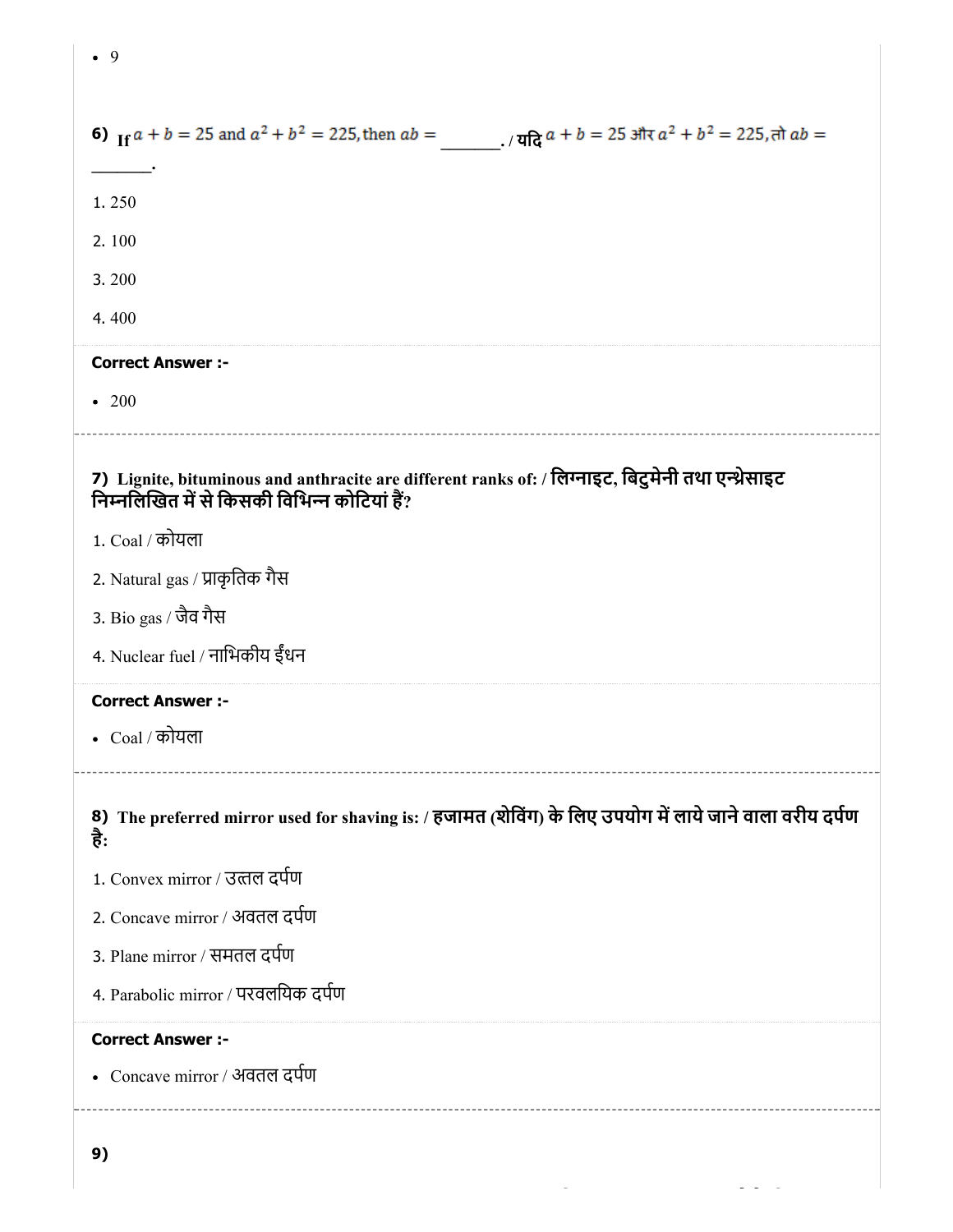| The material used for making electrical fuse wire should have: / विदुयत फ्यूज़ का तार बनाने के लिए प्रयुक्त<br>होने वाली सामग्री में निम्न होना चाहिए:      |
|-------------------------------------------------------------------------------------------------------------------------------------------------------------|
| 1. Low melting point / निम्न गलनांक                                                                                                                         |
| 2. Low conductivity / निम्न चालकता                                                                                                                          |
| 3. High melting point / उच्च गलनांक                                                                                                                         |
| 4. High resistance / उच्च प्रतिरोध                                                                                                                          |
| <b>Correct Answer :-</b>                                                                                                                                    |
| • Low melting point / निम्न गलनांक                                                                                                                          |
| 10) Transplantation of seedlings is done for_________. / अंकुर की रोपाई ________ के लिए की जाती है।                                                         |
| 1. paddy / चावल                                                                                                                                             |
| 2. wheat / गेहूँ                                                                                                                                            |
| 3. maize / मक्का                                                                                                                                            |
| 4. jowar / ज्वार                                                                                                                                            |
| <b>Correct Answer :-</b>                                                                                                                                    |
| • $p$ addy / चावल                                                                                                                                           |
|                                                                                                                                                             |
| 11) Seeded plants are placed in ________. / बीजदार पौधे _______ में रखे जाते हैं                                                                            |
| 1. Pteridophyta / टेरीडोफाइटा                                                                                                                               |
| 2. Fungi / कवक                                                                                                                                              |
| 3. Algae / शैवाल                                                                                                                                            |
| 4. Phanerogam / पुष्पोद भिद्दी                                                                                                                              |
| <b>Correct Answer :-</b>                                                                                                                                    |
| • Phanerogam / पुष्पोद भिद्दी                                                                                                                               |
| 12) The chemical process that release energy in a cell is called_______. / वह रासायनिक प्रक्रिया जो<br>कोशिकाओं में ऊर्जा अवमुक्त करती है, _____ कहलाती है। |
| 1. photosynthesis / प्रकाश संश्लेषण                                                                                                                         |
| 2. digestion / पाचन                                                                                                                                         |
| 3. breathing / श्वसन                                                                                                                                        |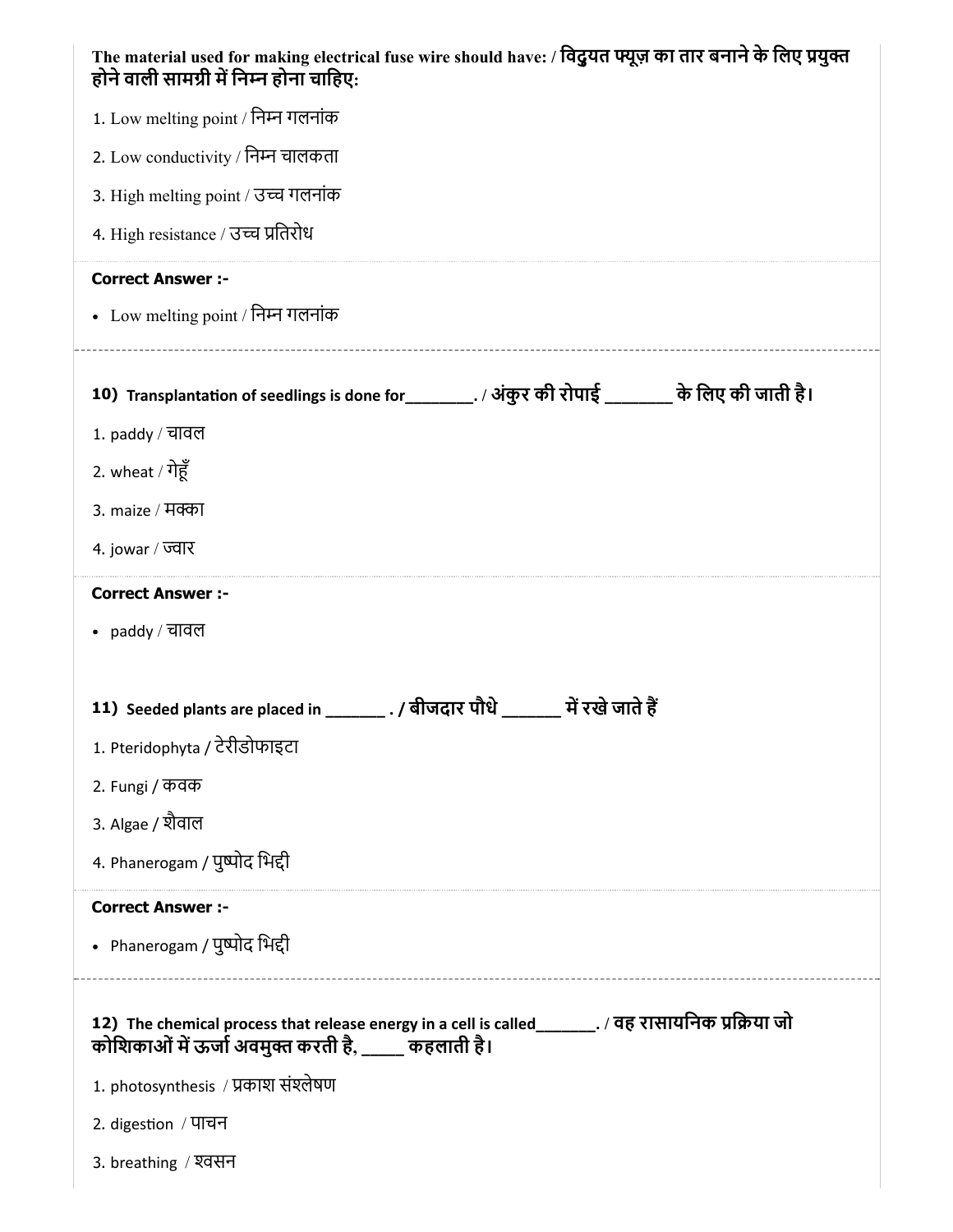| 4. metabolism / उपापचय                                                                                                                                                                    |
|-------------------------------------------------------------------------------------------------------------------------------------------------------------------------------------------|
| <b>Correct Answer:-</b>                                                                                                                                                                   |
| • metabolism / उपापचय                                                                                                                                                                     |
|                                                                                                                                                                                           |
| 13) ________holds 2 bones together. / _______ 2 अस्थियों को एक साथ जोड़ता है।                                                                                                             |
| 1. Adipose tissue / वसीय ऊतक                                                                                                                                                              |
| 2. Ligament / अस्थिरज्जु                                                                                                                                                                  |
| 3. Areolar tissue / एरिओलर ऊतक                                                                                                                                                            |
| 4. Tendon / कंडरा                                                                                                                                                                         |
| <b>Correct Answer :-</b>                                                                                                                                                                  |
| • Ligament / अस्थिरज्जू                                                                                                                                                                   |
|                                                                                                                                                                                           |
| 14) Which of the following combinations are not present in animal cell? निम्नलिखित में से कौन सा एक<br>संयोजन पशु कोशिका में उपस्थित नही है                                               |
| 1. Golgi bodies and vacuole / गॉल्जी काय और रसधानी                                                                                                                                        |
| 2. Cell and plastid / कोशिका और लवक                                                                                                                                                       |
| 3. Mitochondria and nucleus / माइटोकॉन्ड्रिया और नाभिक                                                                                                                                    |
| 4. Cytoplasm and cell membrane / कोशिकाद्रव्य और कोशिका झिल्ली                                                                                                                            |
| <b>Correct Answer :-</b>                                                                                                                                                                  |
| • Cell and plastid / कोशिका और लवक                                                                                                                                                        |
|                                                                                                                                                                                           |
| 15) At what rate of compound interest pa will Rs. 1250 amount to Rs. 1800 in two years? / 1250 रुपये<br>कितने प्रतिशत वार्षिक चक्रवृद्धि ब्याज की दर पर दो वर्ष में 1800 रुपये हो जाएंगे? |
| 1.18%                                                                                                                                                                                     |
| 2.12%                                                                                                                                                                                     |
| 3.20%                                                                                                                                                                                     |
| 4.15%                                                                                                                                                                                     |
| <b>Correct Answer :-</b>                                                                                                                                                                  |

 $\cdot\ 20\%$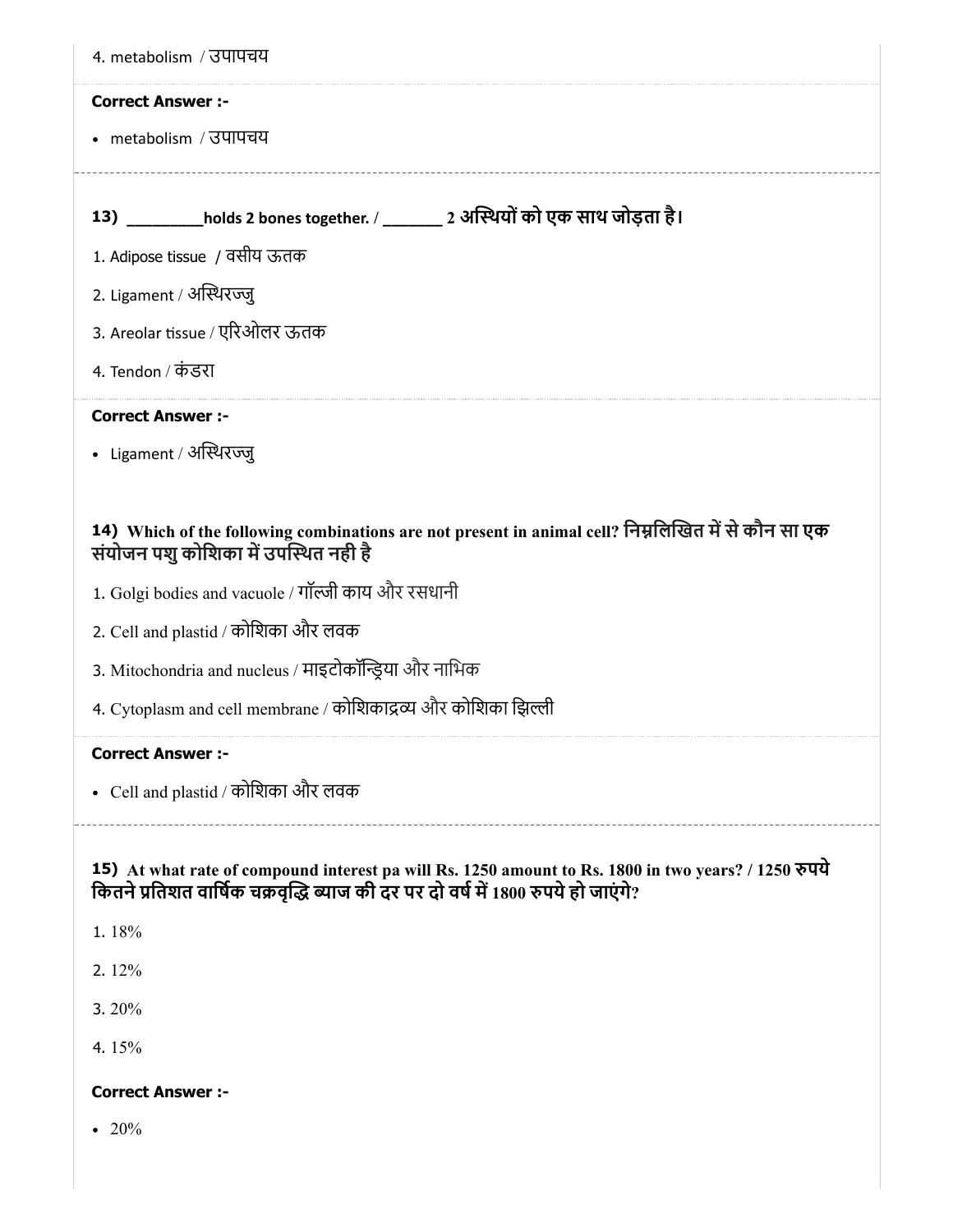16) The lengths of two parallel sides of a trapezium are 36 cm and 64 cm. If the distance between parallel sides is 20 cm, then its area is: / एक समलम्ब चतुर्भुज की दो समांतर भुजाओं की लंबाई 36 सेमी. तथा 64 सेमी. है। यदि समांतर भुजाओं के मध्य दूरी 20 सेमी. है, तो इसका क्षेत्रफल निम्न होगा: 1. 5000 sq cm / 5000 वर्ग सेमी. 2.  $4000$  sq cm /  $4000$  वर्ग सेमी. 3. 4528 sq cm / 4528 वर्ग सेमी. 4. 4200 sq cm / 4200 वर्ग सेमी. Correct Answer :- • 4000 sq cm / 4000 वर्ग सेमी. 17) If a polynomial is divided with polynomial is: / यदि एक बहुपद को  $(x-2)$  से भाग देने पर  $(x+5)$  भागफल तथा 3 शेषफल बचता है, तो बहपद निम्न होगा:  $x^2 + 3x + 7$  $2x^2-3x+7$  $x^2 + 3x - 7$  $x^2-3x-7$ Correct Answer :  $x^2 + 3x - 7$ 18) If the adjacent sides of a rectangle are in the ratio 2:3, and its area is 96 sq cm, then its perimeter is: / यिद एक आयत की आसन्न भुजाएं 2:3 के अनुपात में हैं, और इसका क्षेत्रफल 96 वर्ग सेमी. है, तो इसका परिमाप निम्न होगा: 1. 40 cm / 40 सेमी. 2. 60 cm / 60 सेमी. 3. 50 cm / 50 सेमी. 4. 45 cm / 45 सेमी. Correct Answer :- 60 cm / 60 सेमी.

19) If the total surface area of a cubical open water tank is 720 sq m, then what is the capacity of the tank in litres? / यदि एक घनाकार पानी की खुली टंकी का कुल पृष्ठीय क्षेत्रफल 720 वर्ग मी. है, तो टंकी की क्षमता लीटर में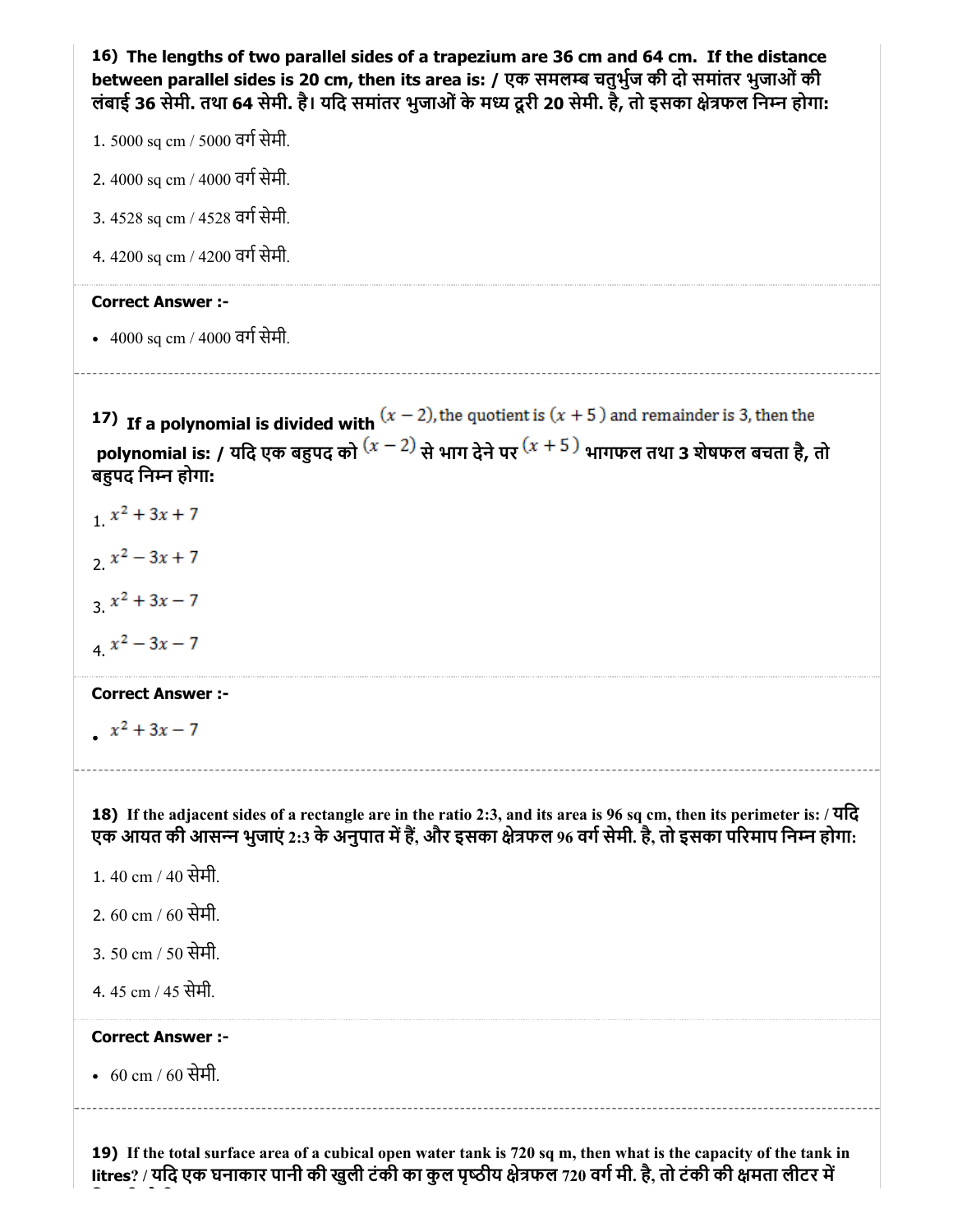## कितनी होगी $\overline{?}$

| 1. 1728 litres / 1728 लीटर                                                                                                                                                                                                                                |
|-----------------------------------------------------------------------------------------------------------------------------------------------------------------------------------------------------------------------------------------------------------|
| 2. 1.728 litres / 1.728 लीटर                                                                                                                                                                                                                              |
| 3. 1728000 litres / 1728000 लीटर                                                                                                                                                                                                                          |
| 4. 1000 litres / 1000 लीटर                                                                                                                                                                                                                                |
| <b>Correct Answer :-</b>                                                                                                                                                                                                                                  |
| • 1.728 litres / 1.728 लीटर                                                                                                                                                                                                                               |
| 20) If the average of five observations is 22, where four of its observations are 18, 21, 19 and 24, then the fifth<br>observation is: / यदि पांच प्रेक्षणों का औसत 22 है, जहां इसके चार प्रेक्षण 18, 21, 19 और 24 हैं, तो पांचवा प्रेक्षण निम्न<br>होगा: |
| 1.28                                                                                                                                                                                                                                                      |
| 2.26                                                                                                                                                                                                                                                      |
| 3.25                                                                                                                                                                                                                                                      |
| 4.27                                                                                                                                                                                                                                                      |
| <b>Correct Answer :-</b>                                                                                                                                                                                                                                  |
| $\bullet$ 28                                                                                                                                                                                                                                              |
|                                                                                                                                                                                                                                                           |
| 21) If in a quadrilateral, the three angles are 85, 72 and 138, respectively, then the fourth angle is: / यदि एक<br>चतुर्भुज में तीन कोण क्रमश: 85, 72 तथा 138 हैं, तो चौथा कोण निम्न होगा:                                                               |
| 1.65                                                                                                                                                                                                                                                      |
| 2.78                                                                                                                                                                                                                                                      |
| 3.75                                                                                                                                                                                                                                                      |
| 4.60                                                                                                                                                                                                                                                      |
| <b>Correct Answer :-</b>                                                                                                                                                                                                                                  |
| • 65                                                                                                                                                                                                                                                      |
| 22) The area of a triangular region with base 32 cm is 288 sq cm. Then its height is: / एक त्रिभुजाकार क्षेत्र,<br>जिसका आकार 32 सेमी. है, का क्षेत्रफल 288 वर्ग सेमी. है। तो इसकी ऊंचाई निम्न होगी:                                                      |
| 1. 15 cm / 15 सेमी.                                                                                                                                                                                                                                       |
| 2. 16 cm / 16 सेमी.                                                                                                                                                                                                                                       |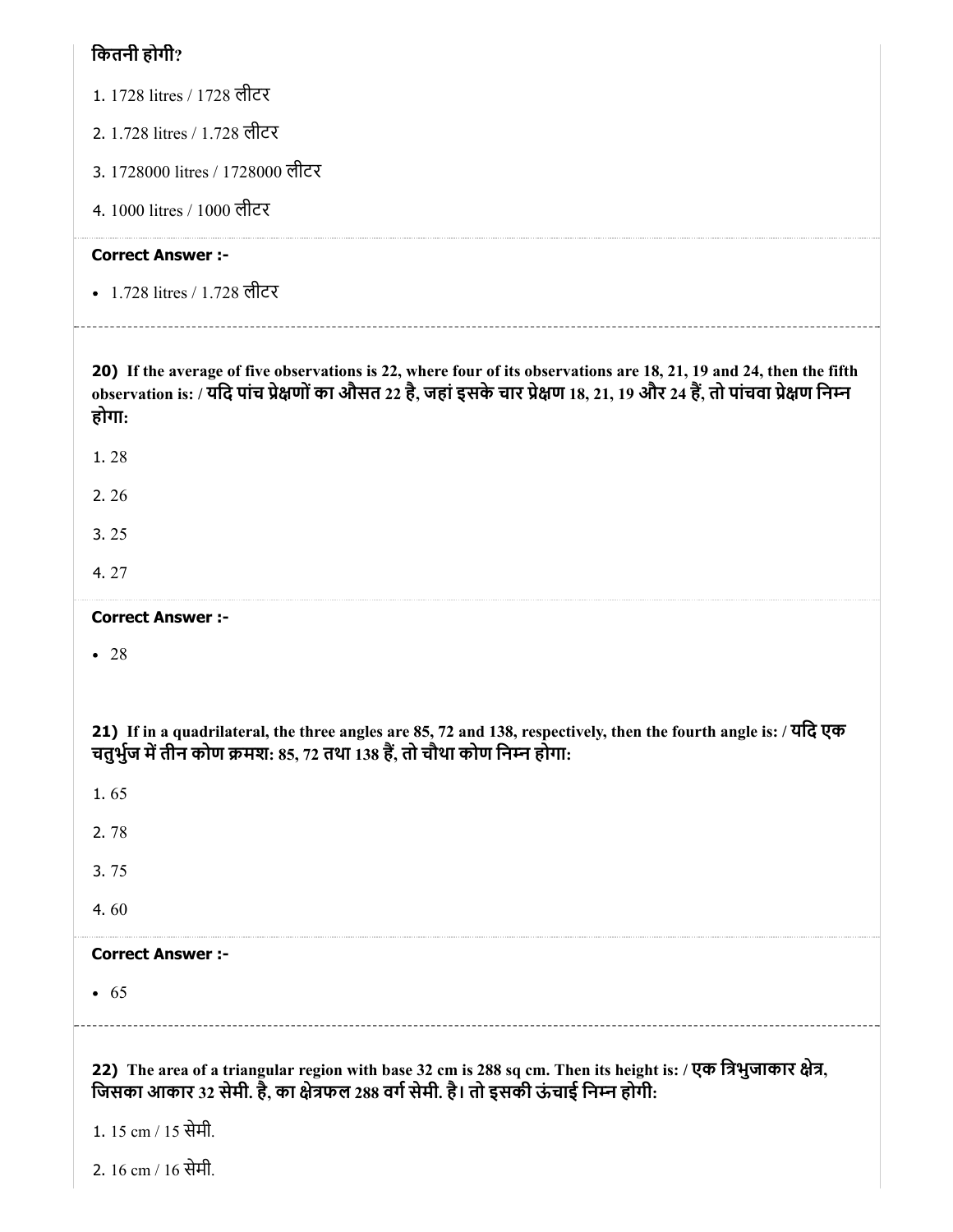3. 18 cm / 18 सेमी.

4. 36 cm / 36 सेमी.

## Correct Answer :-

18 cm / 18 सेमी.

23) The area of a rectangle is 400sq m. If the sides are doubled, then the area is: / एक आयत का क्षेत्रफल 400 वर्ग मी. है। यदि इसकी भुजाएं दोगुनी कर दी जाएं, तो क्षेत्रफल निम्न होगा:

- 1.  $160$  sq m /  $160$  वर्ग मी.
- 2. 1800 sq m / 1800 वर्ग मी.
- 3.  $16000$  sq m /  $16000$  वर्ग मी.
- 4. 1600 sq m / 1600 वर्ग मी.

#### Correct Answer :-

•  $1600 \text{ sq m}$  /  $1600 \text{ qT}$  मी.

## 24) Santhosh bought a refrigerator for Rs. 9000 and was forced to sell it for Rs. 8100. Then the loss percentage is: / संतोष ने एक रेफ्रिजरेटर 9000 रुपये में खरीदा तथा इसे 8100 रुपये में बेचने के लिए विवश हो गया। उसका हानि प्रतिशत निम्न होगा:

1. 10%

2. 12%

3. 8%

4. 9%

#### Correct Answer :-

•  $10%$ 

## 25) Kerosene burns more rapidly than coal because: / िमी का तेल कोयलेसेअिधक तेजी सेजलता है क्योंकि:

1. it has low calorific value / इसका कैलोरीजनन मान कम होता है।

2. it has more oxygen in it than coal / उसमें कोयले की तुलना में अधिक ऑक्सीजन होती है।

3. it has low ignition temperature / इसका प्रज्वलन-ताप कम होता है।

4. it is a liquid hydrocarbon / यह तरल हाइडोकाबन होता है।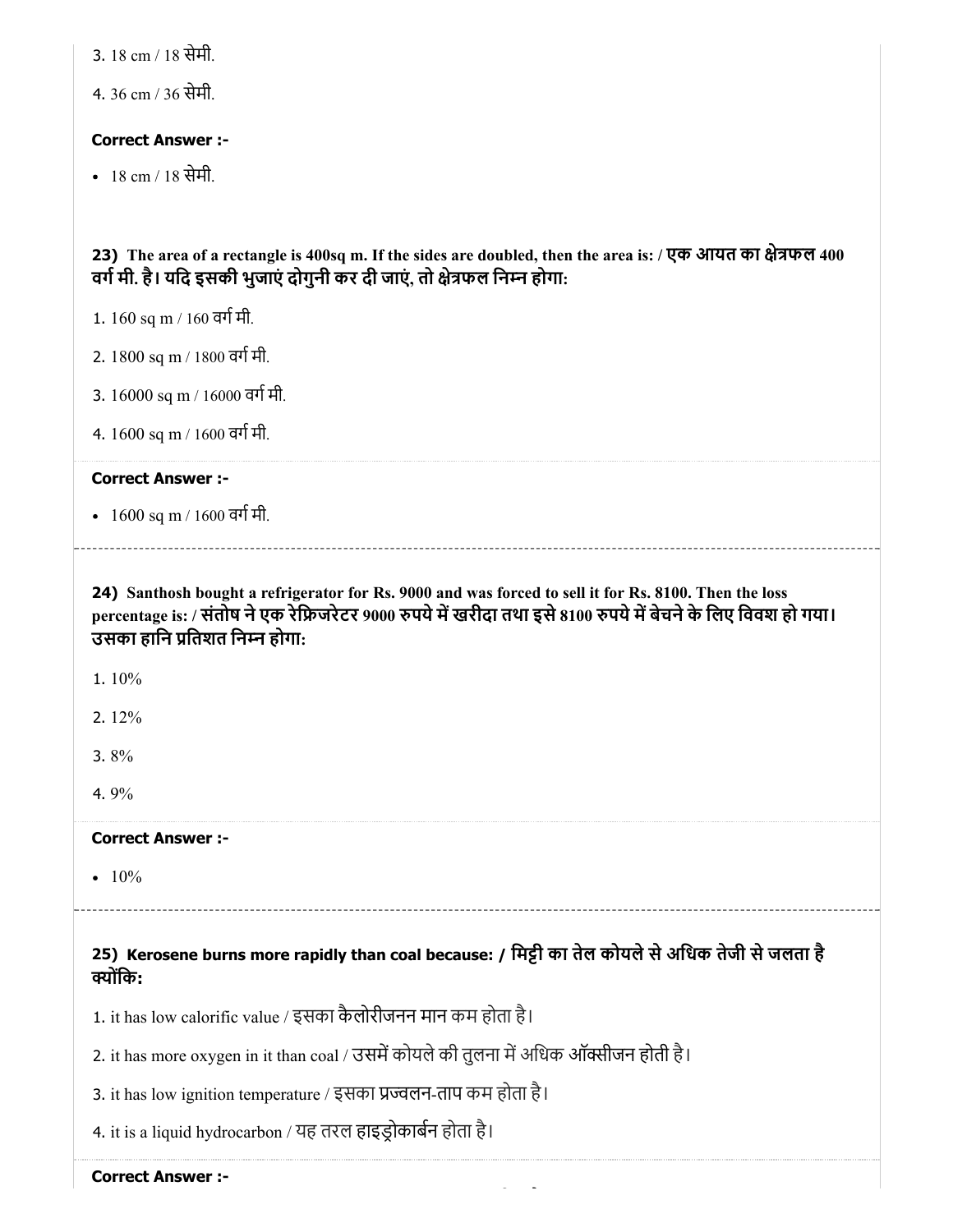- it has low ignition temperature / इसका प्रज्वलन-ताप कम होता है।

| 26) Identify the substance that cannot be degraded by microorganisms. / उस पदार्थ को पहचानिए जो<br>सूक्ष्मजीवों द्वारा निम्नीकृत  नहीं किया जा सकता है।                                                                                                                                                                                                                           |
|-----------------------------------------------------------------------------------------------------------------------------------------------------------------------------------------------------------------------------------------------------------------------------------------------------------------------------------------------------------------------------------|
| 1. Dead animals / मृत पशु                                                                                                                                                                                                                                                                                                                                                         |
| 2. Vegetable peels / सब्जियों के छिल्के                                                                                                                                                                                                                                                                                                                                           |
| 3. Empty glass bottles / खाली काँच की बोतलें                                                                                                                                                                                                                                                                                                                                      |
| 4. Decaying plants / क्षयमान पौधे                                                                                                                                                                                                                                                                                                                                                 |
| <b>Correct Answer :-</b>                                                                                                                                                                                                                                                                                                                                                          |
| • Empty glass bottles / खाली काँच की बोतलें                                                                                                                                                                                                                                                                                                                                       |
| 27) 10 ml of a solution of NaOH neutralises 7 ml of a given solution of HCl, then 20 ml of the same<br>solution of NaOH requires ____ ml of HCI solution to neutralize. / NaOH का 10 मिली विलयन HCI के<br>दिए गए 7 मिली विलयन को उदासीन बना देता है, तो NaOH के उसी विलयन के 20 मिली को उदासीन बनाने के<br>लिए HCI विलयन के सिली की आवश्यकता होगी।<br>1.20<br>2.14<br>3.10<br>4.7 |
| <b>Correct Answer :-</b>                                                                                                                                                                                                                                                                                                                                                          |
| $\bullet$ 14                                                                                                                                                                                                                                                                                                                                                                      |
| 28) Airplanes have streamline shape, so that they can overcome the _______. / हवाई जहाज का आकार<br>धारा रेखित होता है, ताकि वे ___________ पर काबू पा सकें।                                                                                                                                                                                                                       |
| 1. frictional force of air / वायु का घर्षण बल                                                                                                                                                                                                                                                                                                                                     |
| 2. sliding friction / सर्पी घर्षण                                                                                                                                                                                                                                                                                                                                                 |
| 3. static friction / स्थैतिक घर्षण                                                                                                                                                                                                                                                                                                                                                |
| 4. rolling friction / बेल्लन घर्षण                                                                                                                                                                                                                                                                                                                                                |
| <b>Correct Answer :-</b>                                                                                                                                                                                                                                                                                                                                                          |
| • frictional force of air / वायु का घर्षण बल                                                                                                                                                                                                                                                                                                                                      |